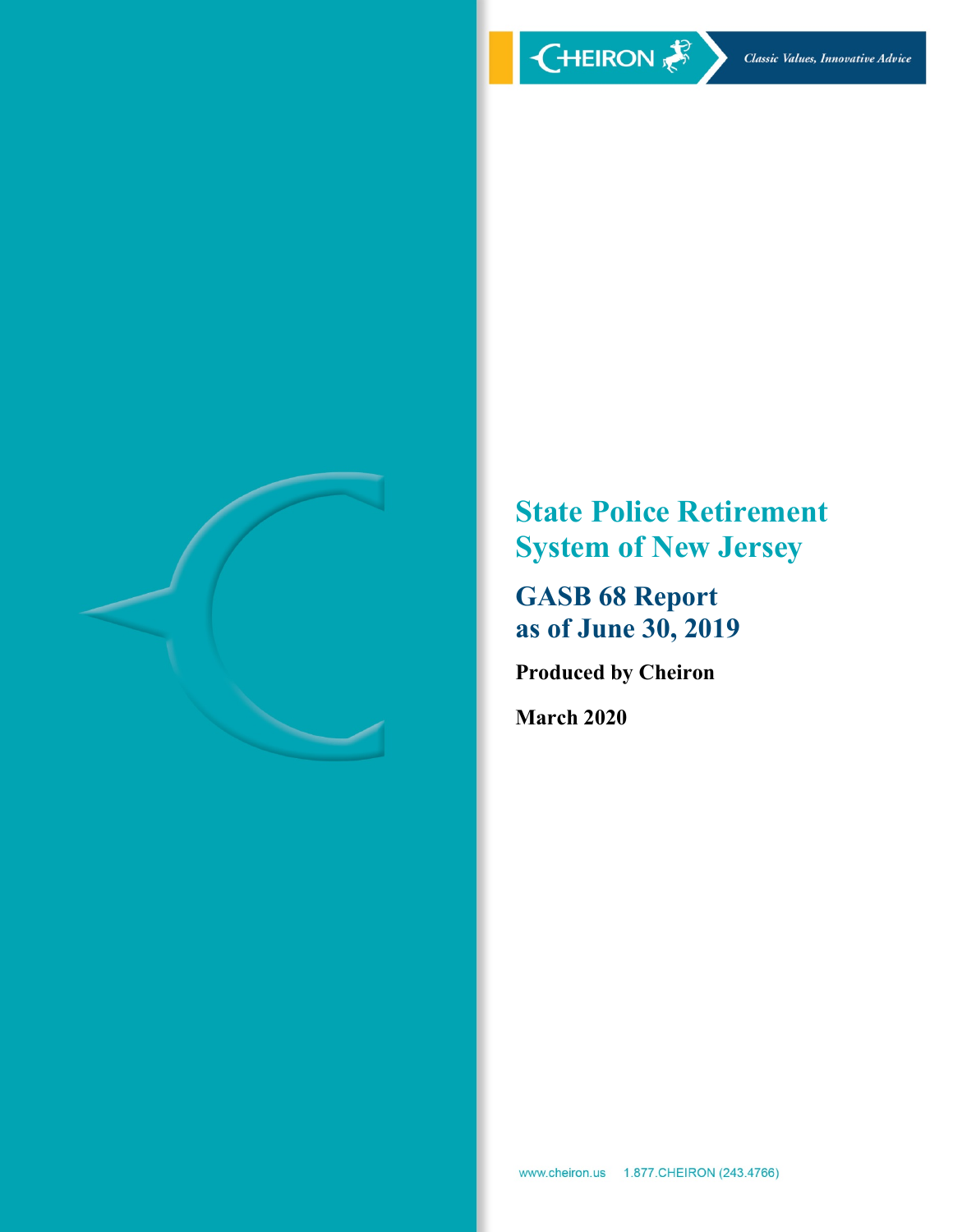# **TABLE OF CONTENTS**

| <b>Section</b>    | <u>Page</u> |  |
|-------------------|-------------|--|
| Section I         |             |  |
| Section II        |             |  |
| Section III       |             |  |
| Section IV        |             |  |
| <i>Appendices</i> |             |  |
|                   |             |  |
|                   |             |  |
|                   |             |  |
|                   |             |  |
|                   |             |  |
|                   |             |  |

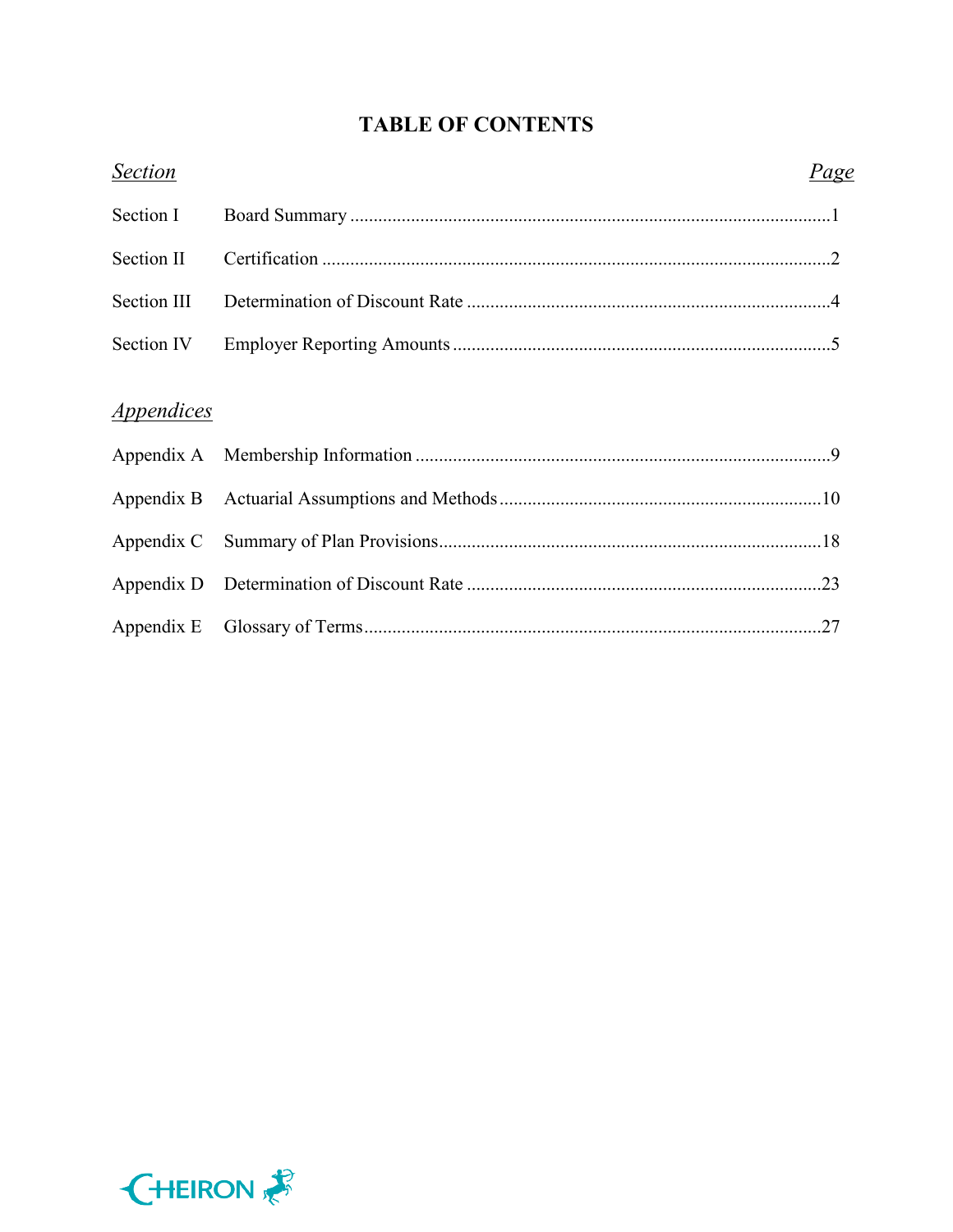## **SECTION I – BOARD SUMMARY**

The purpose of this report is to provide accounting and financial disclosure information under Governmental Accounting Standards Board Statement 68 for the State Police Retirement System of New Jersey (SPRS, Plan or System). This information includes:

- Disclosure of Deferred Inflows and Outflows, and
- Calculation of the Annual Pension Expense.

# **Highlights**

The reporting date for SPRS is June 30, 2019. Measurements as of the reporting date are based on the fair value of assets as of June 30, 2019 and the Total Pension Liability as of the valuation date, July 1, 2018, updated to June 30, 2019. As a result of the Experience Study covering the period July 1, 2014 through June 30, 2018, the assumed rates of termination, retirement, mortality, and inflation were updated. To see a detailed comparison of the changes refer to the Experience Study. The assumed discount rate used to measure the Total Pension Liability was also changed as of the measurement date. We are not of any other significant events between the valuation date and the measurement date so the update procedures only included the addition of service cost and interest cost offset by actual benefit payments, and an adjustment to reflect the changes in assumptions. Additional information about the TPL can be found in the GASB 67 report.

| <b>Table I-1</b><br><b>Summary of Results</b>                                                             |          |                                                                  |               |                                                                  |  |  |
|-----------------------------------------------------------------------------------------------------------|----------|------------------------------------------------------------------|---------------|------------------------------------------------------------------|--|--|
| <b>Measurement Date</b>                                                                                   |          | 6/30/2019                                                        |               | 6/30/2018                                                        |  |  |
| Net Pension Liability<br>Deferred Outflows<br>Deferred Inflows<br>Net Impact on Statement of Net Position | \$<br>\$ | 2,828,062,019<br>(264, 256, 018)<br>891,953,286<br>3,455,759,287 | -S<br>S       | 3,059,669,558<br>(490, 383, 861)<br>793,217,457<br>3,362,503,154 |  |  |
| Pension Expense<br>Pension Expense (% of Payroll)                                                         | \$       | 191,439,089<br>69.41%                                            | <sup>\$</sup> | 245, 375, 272<br>86.19%                                          |  |  |

The following table provides a summary of the key results during this reporting period.

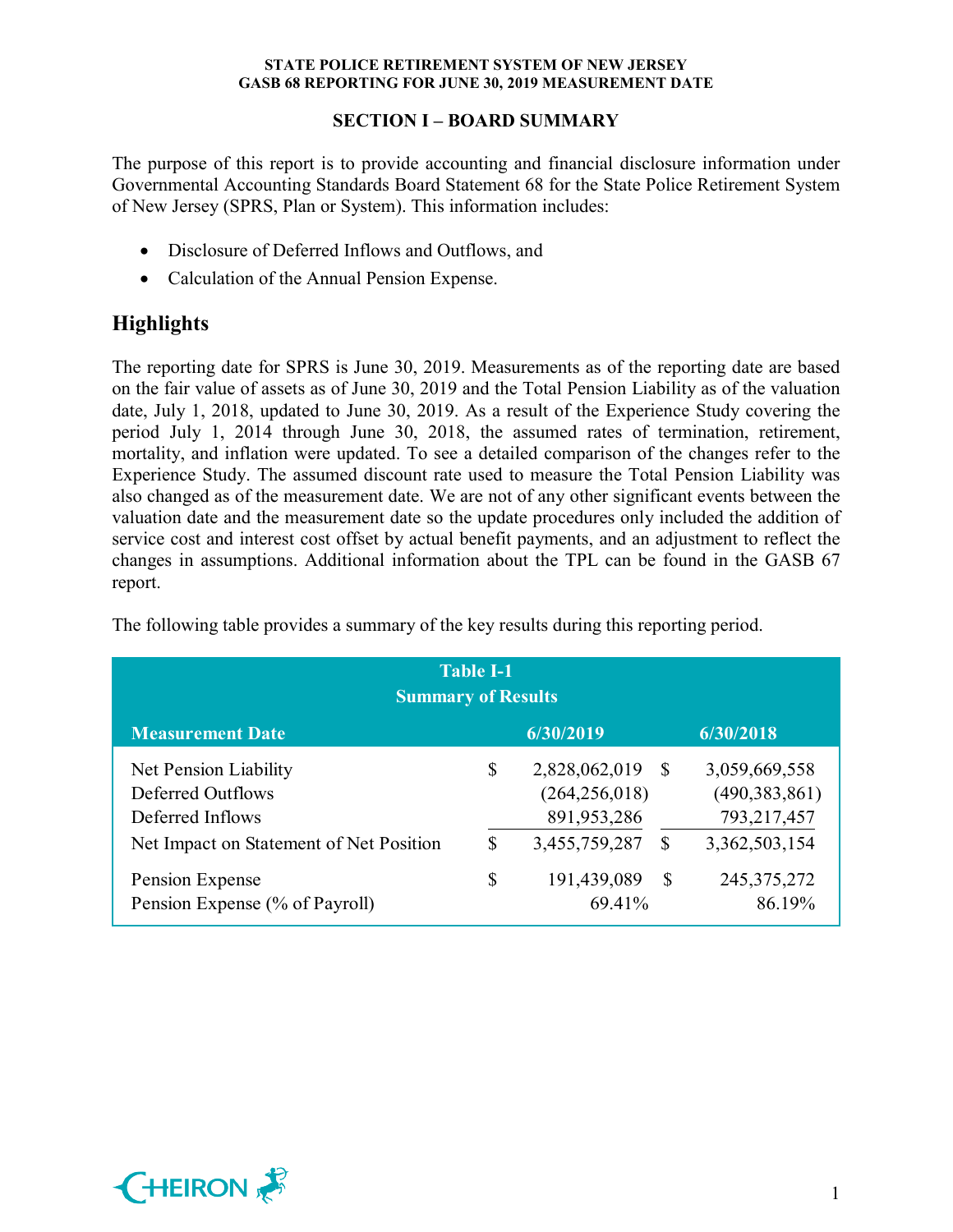#### **SECTION II – CERTIFICATION**

The purpose of this report is to provide accounting and financial reporting information under GASB 68 for the State Police Retirement System of New Jersey (SPRS). This report is for the use of SPRS, the Division of Pensions and Benefits (DBP) and their auditors in preparing financial reports in accordance with applicable law and accounting requirements. This report is not appropriate for other purposes, including the measurement of funding requirements for SPRS and estimating the price to settle SPRS's obligations.

In preparing our report, we relied on information (some oral and some written) supplied by the Division of Pensions and Benefits. This information includes, but is not limited to, the plan provisions, employee data, and financial information. We performed an informal examination of the obvious characteristics of the data for reasonableness and consistency in accordance with Actuarial Standard of Practice No. 23.

Future actuarial measurements may differ significantly from the current measurements due to such factors as the following: plan experience differing from that anticipated by the economic or demographic assumptions; changes in economic or demographic assumptions; and changes in plan provisions or applicable law.

For purposes of this report, the projection of the Plan's contributions and projected benefit payments as of June 30, 2019 was based on the recommended demographic assumptions of the July 1, 2014 – June 30, 2018 Experience Study, approved by the Board of Trustees on January 28, 2020. The calculation of the Total Pension Liability as of June 30, 2019 was based on the SOA's MP-2019 mortality improvement scale upon direction from the DPB. While we do not find the use of the SOA's Scale MP-2019 unreasonable, it does not reflect the analysis of actual mortality experience from our Experience Study which was the basis for our recommended mortality assumptions, including the mortality improvement scale.

Based on the State Treasurer' recommendation the following investment return assumptions are used to determine the actuarially determined contributions:

- Effective with the July 1, 2017 valuation: 7.50% per annum,
- Effective with the July 1, 2019 valuation: 7.30% per annum,
- Effective with the July 1, 2021 valuation: 7.00% per annum.

In accordance with Paragraph 40 of GASB Statement No. 67, the projection of the Plan's fiduciary net position is based on a long-term expected rate of return of 7.00% per annum.

This report and its contents have been prepared in accordance with generally recognized and accepted actuarial principles and practices and our understanding of the Code of Professional Conduct and applicable Actuarial Standards of Practice set out by the Actuarial Standards Board as well as applicable laws and regulations. Furthermore, as credentialed actuaries, we meet the Qualification Standards of the American Academy of Actuaries to render the opinion contained in this report. This report does not address any contractual or legal issues. We are not attorneys and our firm does not provide any legal services or advice.

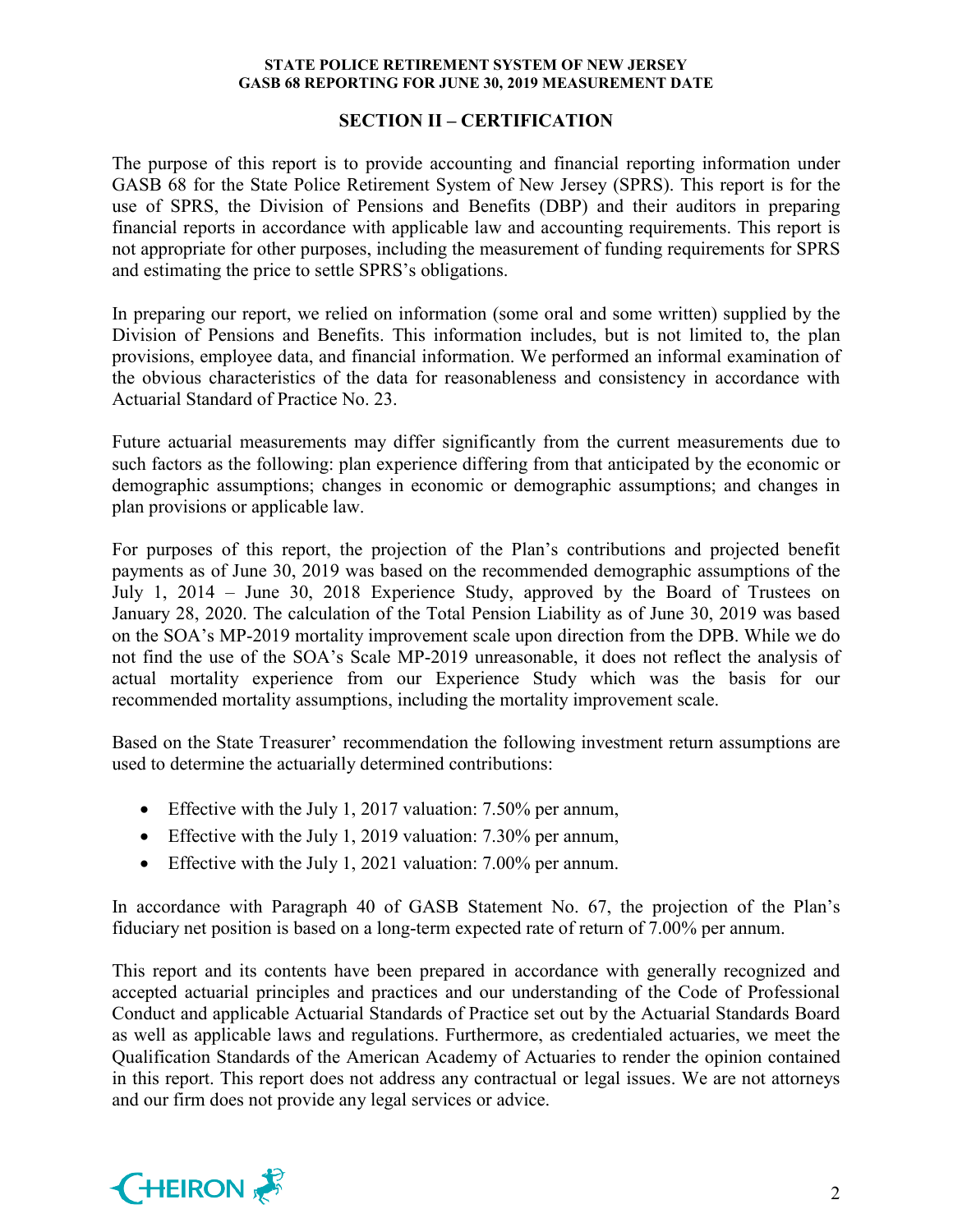#### **SECTION II – CERTIFICATION**

This report was prepared for SPRS for the purposes described herein and for the use by the plan auditor in completing an audit related to the matters herein. Other users of this report are not intended users as defined in the Actuarial Standards of Practice, and Cheiron assumes no duty or liability to such other users.

Janet Cranna, FSA, FCA, MAAA, EA Anu Patel, FSA, MAAA, EA Principal Consulting Actuary Principal Consulting Actuary

Anu Patil

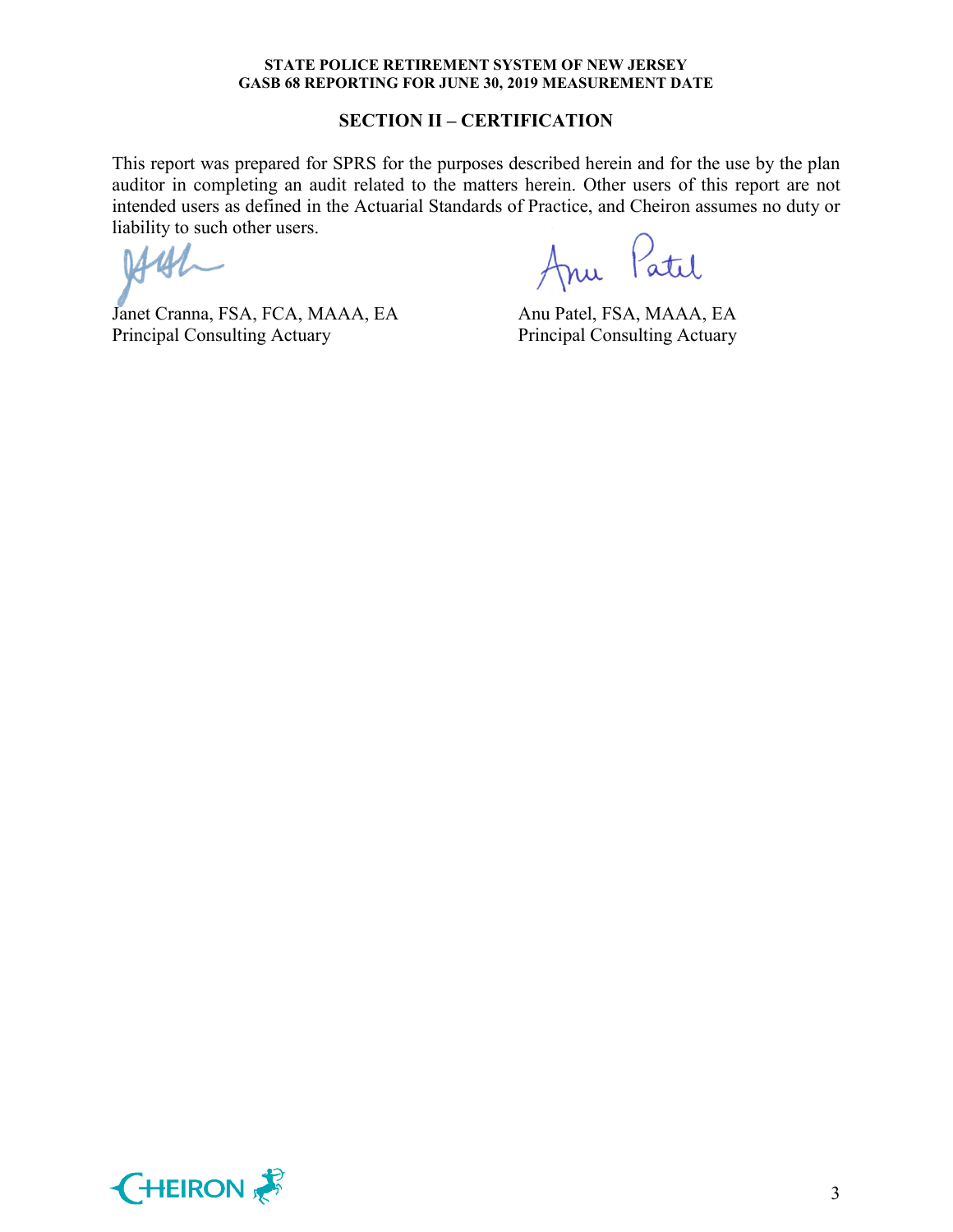## **SECTION III – DETERMINATION OF DISCOUNT RATE**

The discount rate used to measure the Total Pension Liability was 4.97% as of June 30, 2018 and 5.51% as of June 30, 2019. As discussed with the Division of Pensions and Benefits, the projection of cash flows used to determine the discount rate as of June 30, 2019 assumed:

- In accordance with Paragraph 40 of GASB Statement No. 67, the projection of the Plan's fiduciary net position is based on a long-term expected rate of return of 7.00% per annum.
- In accordance with Paragraph 37 of GASB Statement No. 67, the projection of the Plan's contributions and projected benefit payments are based on the same assumptions used to determine the expected contributions for the System. The demographic assumptions are based on the recommendations of the July 1, 2014 – June 30, 2018 Experience Study as approved by the Board of Trustees on January 28, 2020.

Based on the State Treasurer' recommendation the following investment return assumptions are used to determine the actuarially determined contributions:

- o Effective with the July 1, 2017 valuation: 7.50% per annum,
- o Effective with the July 1, 2019 valuation: 7.30% per annum,
- o Effective with the July 1, 2021 valuation: 7.00% per annum.
- It is assumed that the State will contribute 70.00% of the actuarially determined contribution and 100% of its Non-Contributory Group Insurance Premium Fund (NCGIPF) contribution for all years of the projection. The 70.00% contribution rate is the total State contribution rate expected to be paid in fiscal year ending June 30, 2020 with respect to the actuarially determined contribution for the fiscal year ending June 30, 2020 for all State administered retirement systems.
- Consistent with Chapter 83, P.L. 2016, it is assumed that the State will make pension contributions in equal amounts at the end of each quarter.
- Annual administrative expenses are assumed to be 0.27% of expected pension benefit payments.

Based on these assumptions, the pension Plan's fiduciary net position was projected to be available to make all projected future benefit payments of current Plan members through fiscal year 2051. Municipal bond rates of 3.87% as of June 30, 2018 and 3.50% as of June 30, 2019 were used in the development of the blended GASB discount rate after the Plan's fiduciary net position was no longer sufficient to make future benefit payments. As selected by the State Treasurer, the rates are based on the Bond Buyer GO 20-Bond Municipal Bond Index. Based on the long-term rate of return of 7.00% and the municipal bond rate of 3.87% as of June 30, 2018 and the long-term rate of return of 7.00% and the municipal bond rate of 3.50% as of June 30, 2019, the blended GASB discount rates are 4.97% as of June 30, 2018 and **5.51%** as of June 30, 2019. The assumed discount rates have been determined in accordance with the method prescribed by GASB Statement No. 67.

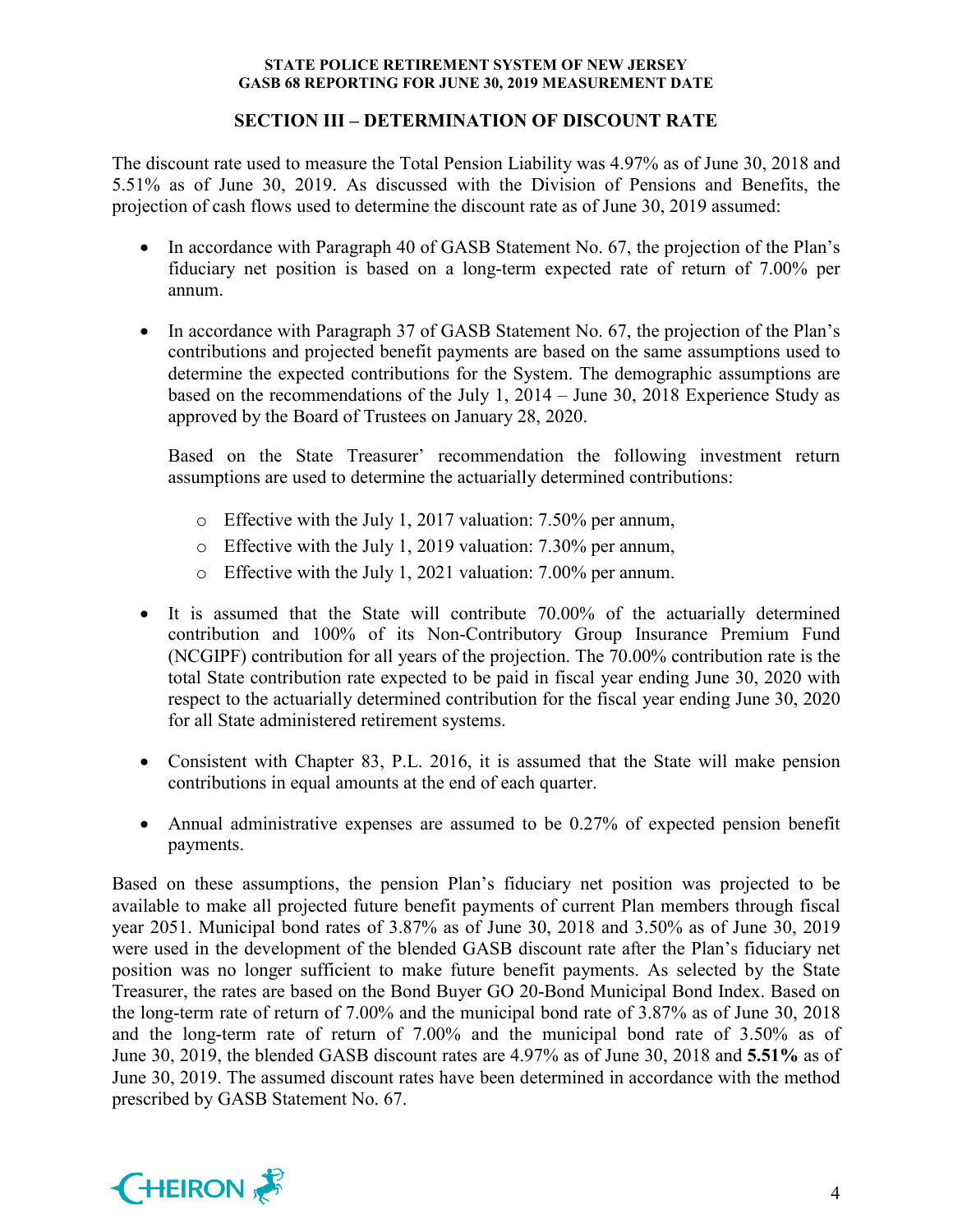## **SECTION IV – EMPLOYER REPORTING AMOUNTS**

We understand the State has elected to use the 2019 measurement date for its 2020 reporting date. As a result, the schedules in this section will be used by the State for its 2020 reporting.

The impact of experience gains or losses and assumption changes on the TPL are recognized in expense over the average expected remaining service life of all active and inactive members of the System. As of the measurement date, this recognition period was 5.53 years.

The following tables summarize the current balances of deferred outflows and deferred inflows of resources along with the net recognition over the next five years.

| <b>Table IV-1</b><br><b>Schedule of Deferred Inflows and Outflows of Resources</b>            |               |                                                           |               |                                                          |  |  |
|-----------------------------------------------------------------------------------------------|---------------|-----------------------------------------------------------|---------------|----------------------------------------------------------|--|--|
|                                                                                               |               | <b>Deferred</b><br><b>Outflows of</b><br><b>Resources</b> |               | <b>Deferred</b><br><b>Inflows of</b><br><b>Resources</b> |  |  |
| Differences between expected and actual experience<br>Changes in assumptions                  | <sup>\$</sup> | 13,445,242<br>250,810,776                                 | <sup>\$</sup> | 27,638,186<br>852,971,112                                |  |  |
| Net differences between projected and actual earnings<br>on pension plan investments<br>Total |               | $\theta$<br>264,256,018                                   |               | 11,343,988<br>891, 953, 286                              |  |  |

Amounts reported as deferred outflows and deferred inflows of resources will be recognized in pension expense as follows:

| <b>Measurement year ended June 30:</b> |                 |  |
|----------------------------------------|-----------------|--|
| 2020                                   | (80,080,151)    |  |
| 2021                                   | (180,392,092)   |  |
| 2022                                   | (213, 844, 099) |  |
| 2023                                   | (120, 283, 209) |  |
| 2024                                   | (33,097,717)    |  |
| Thereafter \$                          | $\theta$        |  |

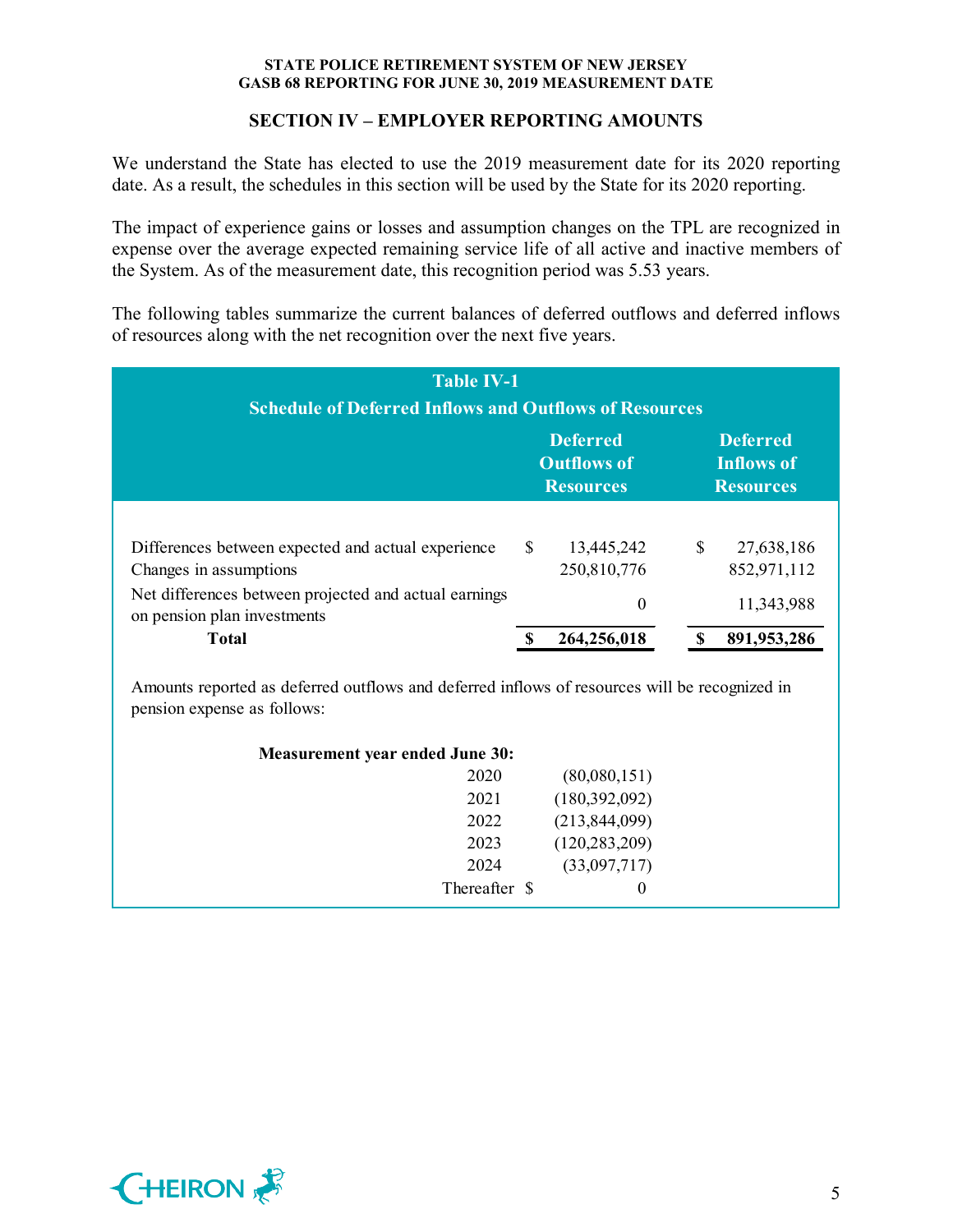## **SECTION IV – EMPLOYER REPORTING AMOUNTS**

#### **Table IV-2 Detailed Schedule of Deferred Inflows and Outflows of Resources**

#### **Recognition of differences between expected and actual experience**

| From        | Remaining   | Remaining          |                  |                  |                  |                  |             |               |
|-------------|-------------|--------------------|------------------|------------------|------------------|------------------|-------------|---------------|
| Measurement | Recognition | Deferred (Inflows) |                  |                  | Recognition Year |                  |             |               |
| Year Ending | Period      | and Outflows*      | 2019             | 2020             | 2021             | 2022             | 2023        | 2024          |
| 2019        | 5.53        | $(11,528,958)$ \$  | $(2,084,803)$ \$ | $(2,084,803)$ \$ | $(2,084,803)$ \$ | $(2,084,803)$ \$ | (2,084,803) | (1, 104, 943) |
| 2018        | 4.90        | (16,271,465)       | (3,320,707)      | (3,320,707)      | (3,320,707)      | (3,320,707)      | (2,988,637) |               |
| 2017        | 3.67        | 15,396,328         | 4,195,184        | 4,195,184        | 4,195,184        | 2,810,776        |             |               |
| 2016        | 2.70        | (8,327,551)        | (3,084,278)      | (3,084,278)      | (2,158,995)      |                  |             |               |
| 2015        | 34ء ،       | 8,844,387          | 6,600,289        | 2,244,098        |                  |                  |             |               |
| Total       |             | $(11,887,259)$ \$  | 2,305,685        | $(2,050,506)$ \$ | $(3,369,321)$ \$ | $(2,594,734)$ \$ | (5,073,440) | (1, 104, 943) |

#### **Recognition of changes in assumptions**

| From        | Remaining   | Remaining          |                   |                   |                    |                      |                    |              |
|-------------|-------------|--------------------|-------------------|-------------------|--------------------|----------------------|--------------------|--------------|
| Measurement | Recognition | Deferred (Inflows) |                   |                   | Recognition Year   |                      |                    |              |
| Year Ending | Period      | and Outflows*      | 2019              | 2020              | 2021               | 2022                 | 2023               | 2024         |
| 2019        | 5.53        | $(333,811,404)$ \$ | $(60,363,726)$ \$ | $(60,363,726)$ \$ | $(60,363,726)$ \$  | $(60,363,726)$ \$    | (60,363,726)<br>-S | (31,992,774) |
| 2018        | 4.90        | (315, 169, 897)    | (64,320,387)      | (64,320,387)      | (64,320,387)       | (64,320,387)         | (57,888,349)       |              |
| 2017        | 3.67        | (451,772,773)      | (123,098,849)     | (123,098,849)     | (123,098,849)      | (82, 476, 226)       |                    |              |
| 2016        | 2.70        | 354, 287, 879      | 131, 217, 732     | 131,217,732       | 91,852,415         |                      |                    |              |
| 2015        | l.34        | 109,330,722        | 81,590,093        | 27,740,629        |                    |                      |                    |              |
| 2014        | 0.14        | 2,524,545          | 2,524,545         |                   |                    |                      |                    |              |
| Total       |             | (634, 610, 928)    | (32, 450, 592)    | (88, 824, 601)    | $(155,930,547)$ \$ | $(207, 160, 339)$ \$ | (118.252.075)      | (31,992,774) |

#### **Recognition of net differences between projected and actual earnings on pension plan investments**

| From               | Remaining   | Remaining            |                  |    |                   |    |                      |                      |                      |    |              |
|--------------------|-------------|----------------------|------------------|----|-------------------|----|----------------------|----------------------|----------------------|----|--------------|
| Measurement        | Recognition | Deferred (Inflows)   |                  |    |                   |    | Recognition Year     |                      |                      |    |              |
| Year Ending        | Period      | and Outflows*        | 2019             |    | 2020              |    | 2021                 | 2022                 | 2023                 |    | 2024         |
| 2019               | 5.00        | 15,211,538 \$        | 3,042,308        | S. | 3,042,308         | -8 | 3,042,308            | 3,042,308 \$         | 3,042,306            | -S |              |
| 2018               | 4.00        | (28, 525, 342)       | (7, 131, 336)    |    | (7, 131, 336)     |    | (7, 131, 336)        | (7, 131, 334)        |                      |    |              |
| 2017               | 3.00        | (51,009,590)         | (17,003,197)     |    | (17,003,197)      |    | (17,003,196)         |                      | $\theta$             |    |              |
| 2016               | 2.00        | 63,774,361           | 31,887,180       |    | 31,887,181        |    |                      |                      | $\Omega$             |    |              |
| 2015               | 0.00        | 14,084,800           | 14,084,800       |    |                   |    |                      |                      |                      |    |              |
| Total              |             | 13,535,767 \$        | 24,879,755       |    | 10,794,956 \$     |    | $(21,092,224)$ \$    | $(4,089,026)$ \$     | 3,042,306            |    |              |
| <b>Grand Total</b> |             | $(632, 962, 420)$ \$ | $(5,265,152)$ \$ |    | $(80,080,151)$ \$ |    | $(180, 392, 092)$ \$ | $(213, 844, 099)$ \$ | $(120, 283, 209)$ \$ |    | (33,097,717) |

*\* As of the beginning of the measurement year*

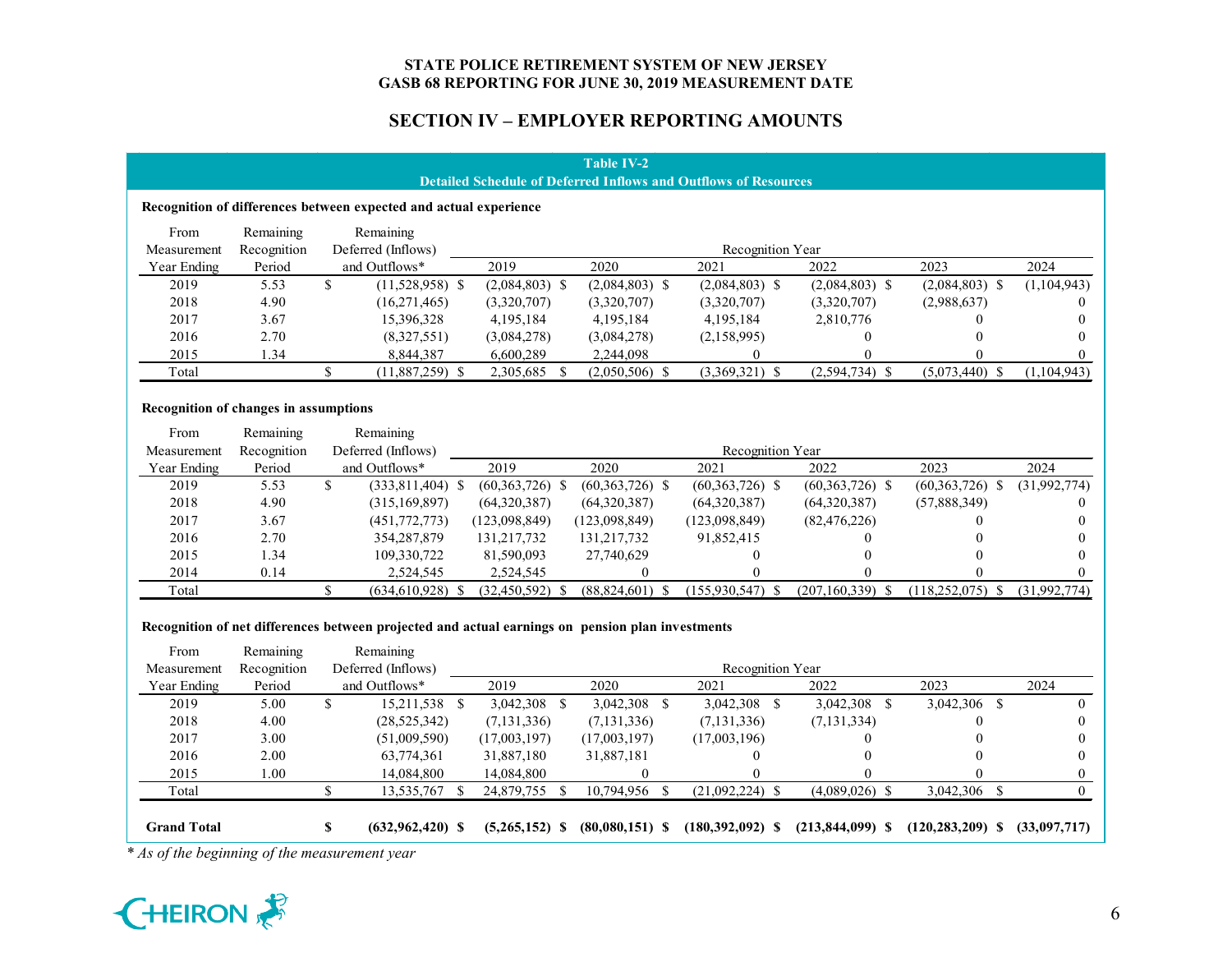### **SECTION IV – EMPLOYER REPORTING AMOUNTS**

The annual pension expense recognized by the State can be calculated two different ways. First, it is the change in the amounts reported on the Statement of Net Position that relate to SPRS and are not attributable to employer contributions. That is, it is the change in NPL plus the changes in deferred outflows and inflows plus employer contributions.

Alternatively, annual pension expense can be calculated by its individual components. While GASB does not require or suggest the organization of the individual components shown in the following table, we believe it helps to understand the level and volatility of pension expense.

First, there are components referred to as operating expenses. These are items directly attributable to the operation of the plan during the measurement year. Service cost less employee contributions represents the increase in employer-provided benefits attributable to the year, and administrative expenses are the cost of operating SPRS for the year.

Second, there are the financing expenses: the interest on the Total Pension Liability less the expected return on assets.

The final category is changes. This category will drive most of the volatility in pension expense from year to year. It includes any changes in benefits made during the year and the recognized amounts due to assumption changes, gains or losses on the TPL, and investment gains or losses.

The following table shows the development of pension expense for the State through both of these methodologies.

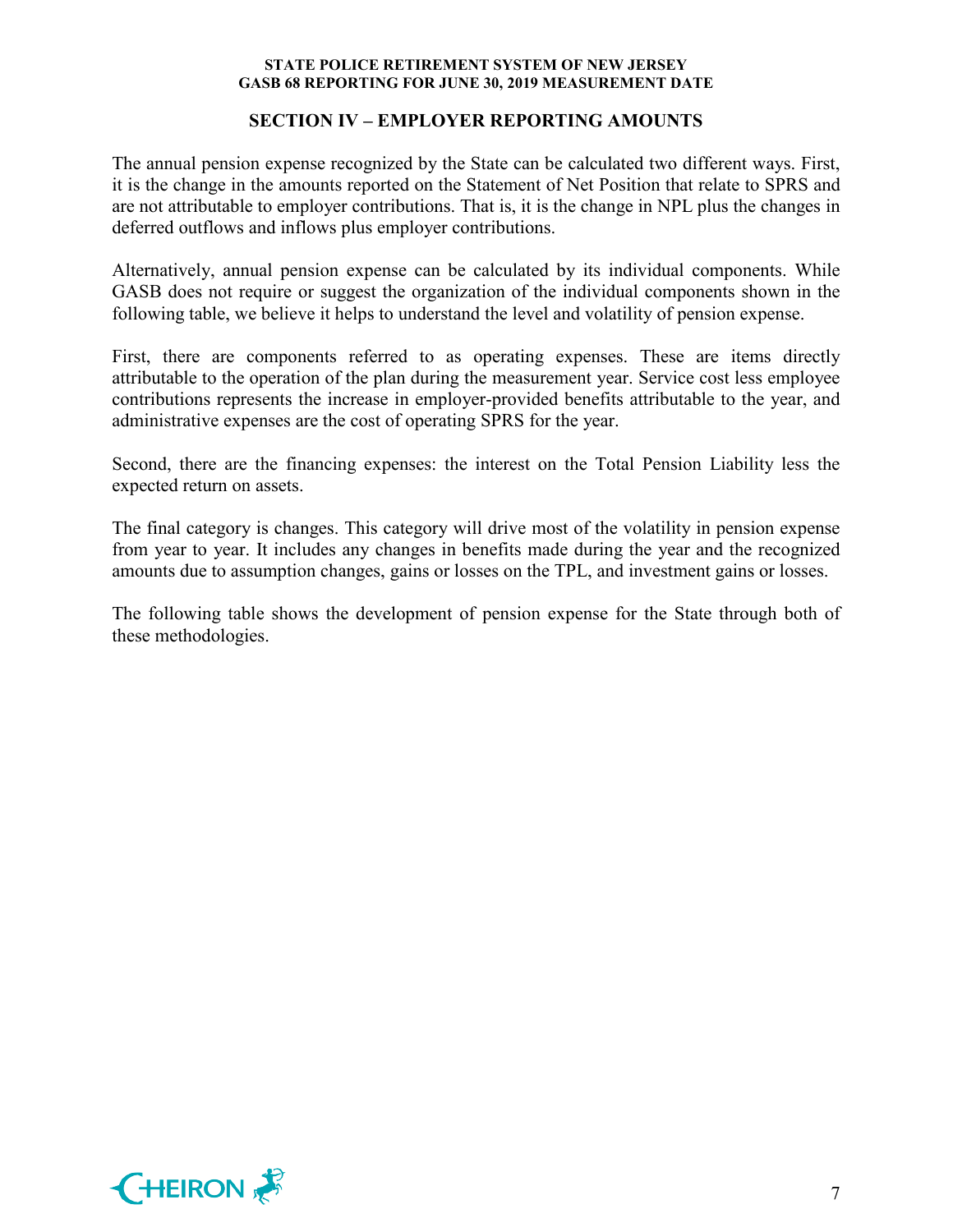## **SECTION IV – EMPLOYER REPORTING AMOUNTS**

| <b>Table IV-3</b><br><b>Calculation of Pension Expense</b> |              |                 |               |                 |  |
|------------------------------------------------------------|--------------|-----------------|---------------|-----------------|--|
| <b>Measurement Year Ending</b>                             |              | 2019            |               | 2018            |  |
| Change in Net Pension Liability                            | $\mathbb{S}$ | (231,607,539)   | $\mathcal{S}$ | (303, 107, 221) |  |
| Change in Deferred Outflows                                |              | 226,127,843     |               | 266,944,707     |  |
| Change in Deferred Inflows                                 |              | 98,735,829      |               | 206,934,006     |  |
| <b>Employer Contributions</b>                              |              | 98,182,956      |               | 74,603,780      |  |
| <b>Pension Expense</b>                                     | \$           | 191,439,089     | $\mathbf S$   | 245, 375, 272   |  |
| Pension Expense as % of Payroll                            |              | 69.41%          |               | 86.19%          |  |
| <b>Operating Expenses</b>                                  |              |                 |               |                 |  |
| Service cost                                               | \$           | 100,705,109     | $\mathbb{S}$  | 119,718,797     |  |
| Employee contributions                                     |              | (24, 183, 990)  |               | (22, 416, 571)  |  |
| Administrative expenses                                    |              | 596,137         |               | 377,193         |  |
| Total                                                      | $\mathbb{S}$ | 77,117,256      | $\mathbf S$   | 97,679,419      |  |
| <b>Financing Expenses</b>                                  |              |                 |               |                 |  |
| Interest cost                                              | \$           | 240,494,663     | $\mathbf S$   | 226,928,605     |  |
| Expected return on assets                                  |              | (120, 907, 678) |               | (118, 372, 331) |  |
| Total                                                      | $\mathbf S$  | 119,586,985     | $\mathbf S$   | 108,556,274     |  |
| <b>Changes</b>                                             |              |                 |               |                 |  |
| Benefit changes                                            | \$           | $\theta$        | $\mathcal{S}$ | 0               |  |
| Recognition of assumption changes                          |              | (32, 450, 592)  |               | 43,421,060      |  |
| Recognition of liability gains and losses                  |              | 2,305,685       |               | 4,390,488       |  |
| Recognition of investment gains and losses                 |              | 24,879,755      |               | (8,671,969)     |  |
| Total                                                      | $\mathbb{S}$ | (5,265,152)     | $\mathbb{S}$  | 39,139,579      |  |
| <b>Pension Expense</b>                                     | \$           | 191,439,089     | \$            | 245, 375, 272   |  |

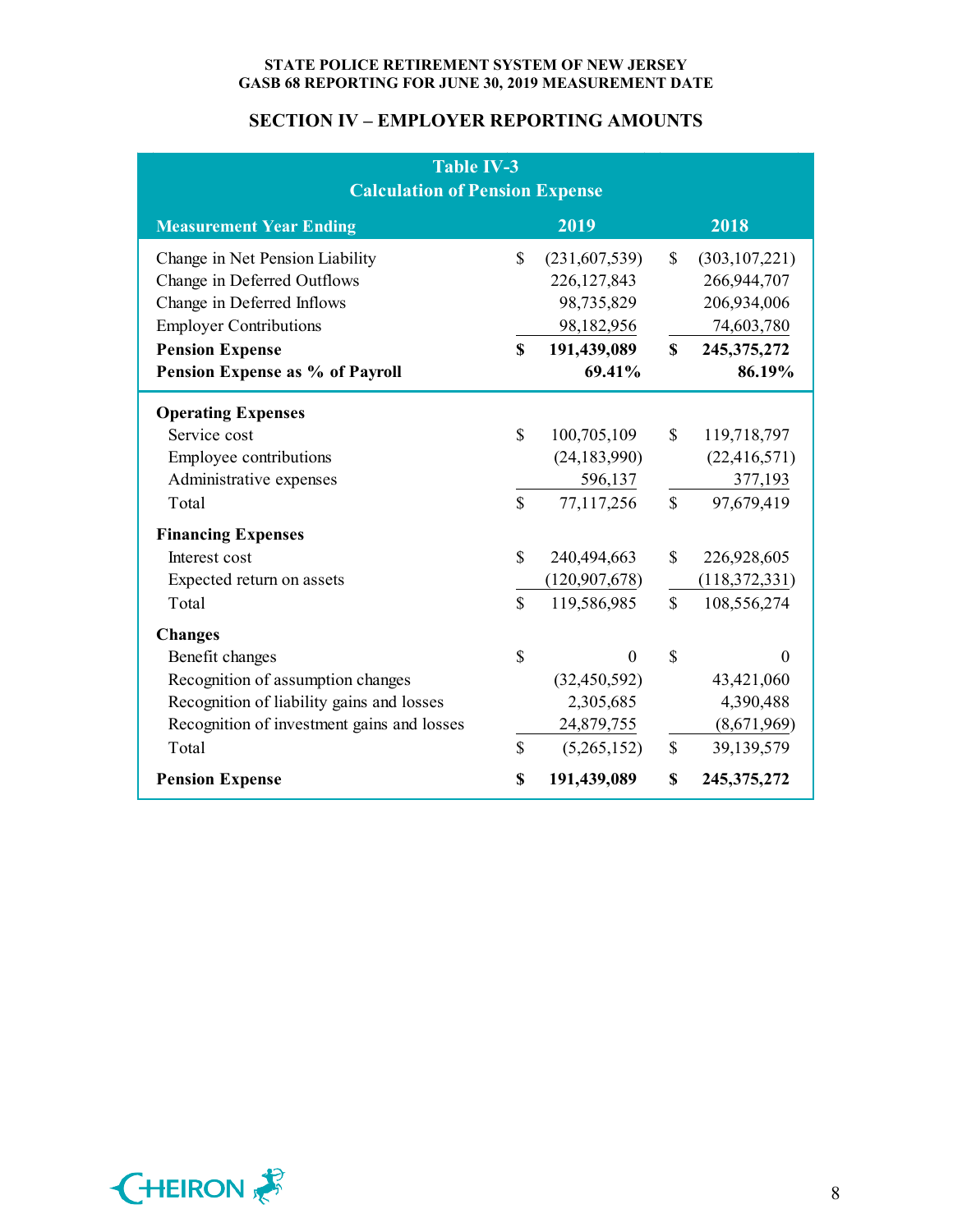## **APPENDIX A – MEMBERSHIP INFORMATION**

| <b>Plan Membership</b>                                                                 |                     |                     |  |  |  |  |  |
|----------------------------------------------------------------------------------------|---------------------|---------------------|--|--|--|--|--|
|                                                                                        | <b>July 1, 2018</b> | <b>July 1, 2017</b> |  |  |  |  |  |
| <b>Contributing Actives</b>                                                            | 2,661               | 2,762               |  |  |  |  |  |
| Non-Contributing Actives                                                               | 52                  | 50                  |  |  |  |  |  |
| <b>Terminated Vested</b>                                                               | $\theta$            | $\Omega$            |  |  |  |  |  |
| Inactive Receiving Benefits*                                                           | 3,404               | 3,337               |  |  |  |  |  |
| Total                                                                                  | 6,117               | 6,149               |  |  |  |  |  |
| Annual Compensation for Contributing Actives<br>Annual Retirement Allowances for Those | \$275,790,087       | \$284,707,387       |  |  |  |  |  |
| Receiving Benefits                                                                     | \$222,196,734       | \$215,636,675       |  |  |  |  |  |

\* QDRO recipients are excluded from the counts

The July 1, 2017 membership information shown in the table above is based on Cheiron's processed data and may not match the prior actuary's report.

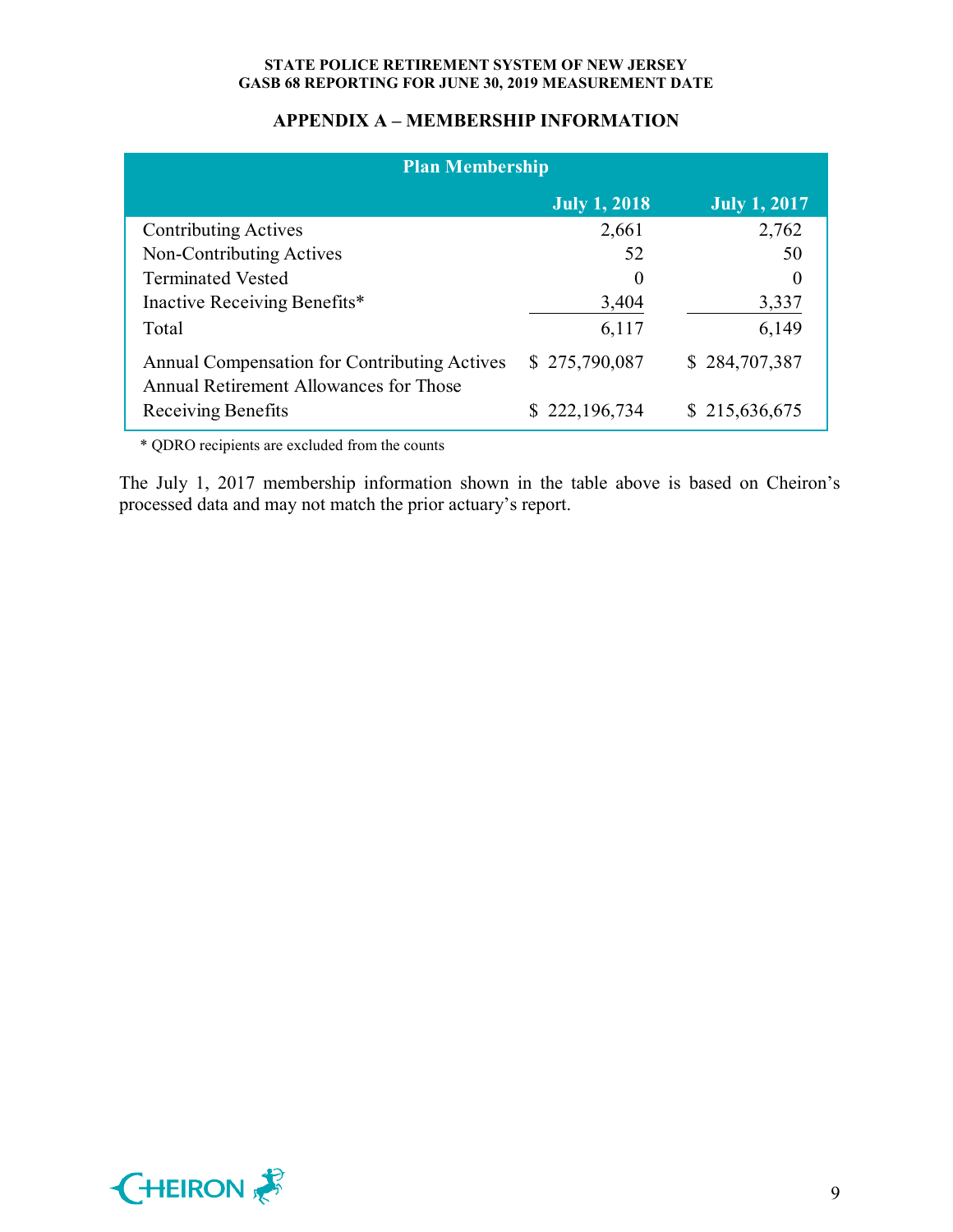## **APPENDIX B – ACTUARIAL ASSUMPTIONS AND METHODS**

# **A. Actuarial Assumptions**

| 1. Investment Rate of<br><b>Return for</b><br>determining<br><b>Actuarially</b><br><b>Determined</b><br><b>Contributions</b> | July 1, 2018 valuation: 7.50% per annum, compounded annually.<br>$\bullet$<br>July 1, 2019 valuation: 7.30% per annum, compounded annually.<br>$\bullet$<br>July 1, 2020 valuation: 7.30% per annum, compounded annually.<br>$\bullet$<br>July 1, 2021 and later valuations: 7.00% per annum, compounded<br>annually. |  |  |  |  |  |  |  |  |
|------------------------------------------------------------------------------------------------------------------------------|-----------------------------------------------------------------------------------------------------------------------------------------------------------------------------------------------------------------------------------------------------------------------------------------------------------------------|--|--|--|--|--|--|--|--|
| 2. Long-Term Expected<br><b>Rate of Return</b>                                                                               | 7.00% per annum, compounded annually.                                                                                                                                                                                                                                                                                 |  |  |  |  |  |  |  |  |
| 3. GASB 67 Effective<br><b>Discount Rate</b>                                                                                 | June 30, 2018: 4.97% per annum, compounded annually.<br>June 30, 2019: 5.51% per annum, compounded annually.<br>$\bullet$                                                                                                                                                                                             |  |  |  |  |  |  |  |  |
| 4. Price Inflation                                                                                                           | 2.75% per annum, compounded annually.                                                                                                                                                                                                                                                                                 |  |  |  |  |  |  |  |  |
| 5. Wage Inflation                                                                                                            | 3.25% per annum, compounded annually.                                                                                                                                                                                                                                                                                 |  |  |  |  |  |  |  |  |
| 6. Cost-of-Living<br><b>Adjustments (COLAs)</b>                                                                              | No future COLAs are assumed. Previously granted COLAs are<br>included in the data.                                                                                                                                                                                                                                    |  |  |  |  |  |  |  |  |
| <b>7. Salary Increases</b>                                                                                                   | Salaries are assumed to increase by 2.95% per year through fiscal year<br>2025 and 3.95% per year for fiscal years 2026 and thereafter.                                                                                                                                                                               |  |  |  |  |  |  |  |  |
| 8. $401(a)(17)$ Pay Limit                                                                                                    | $$275,000$ in 2018 increasing 2.75% per annum, compounded<br>annually.                                                                                                                                                                                                                                                |  |  |  |  |  |  |  |  |
| 9. Social Security Wage<br><b>Base</b>                                                                                       | $$128,400$ in $2018$ increasing $3.25\%$ per annum, compounded<br>annually.                                                                                                                                                                                                                                           |  |  |  |  |  |  |  |  |

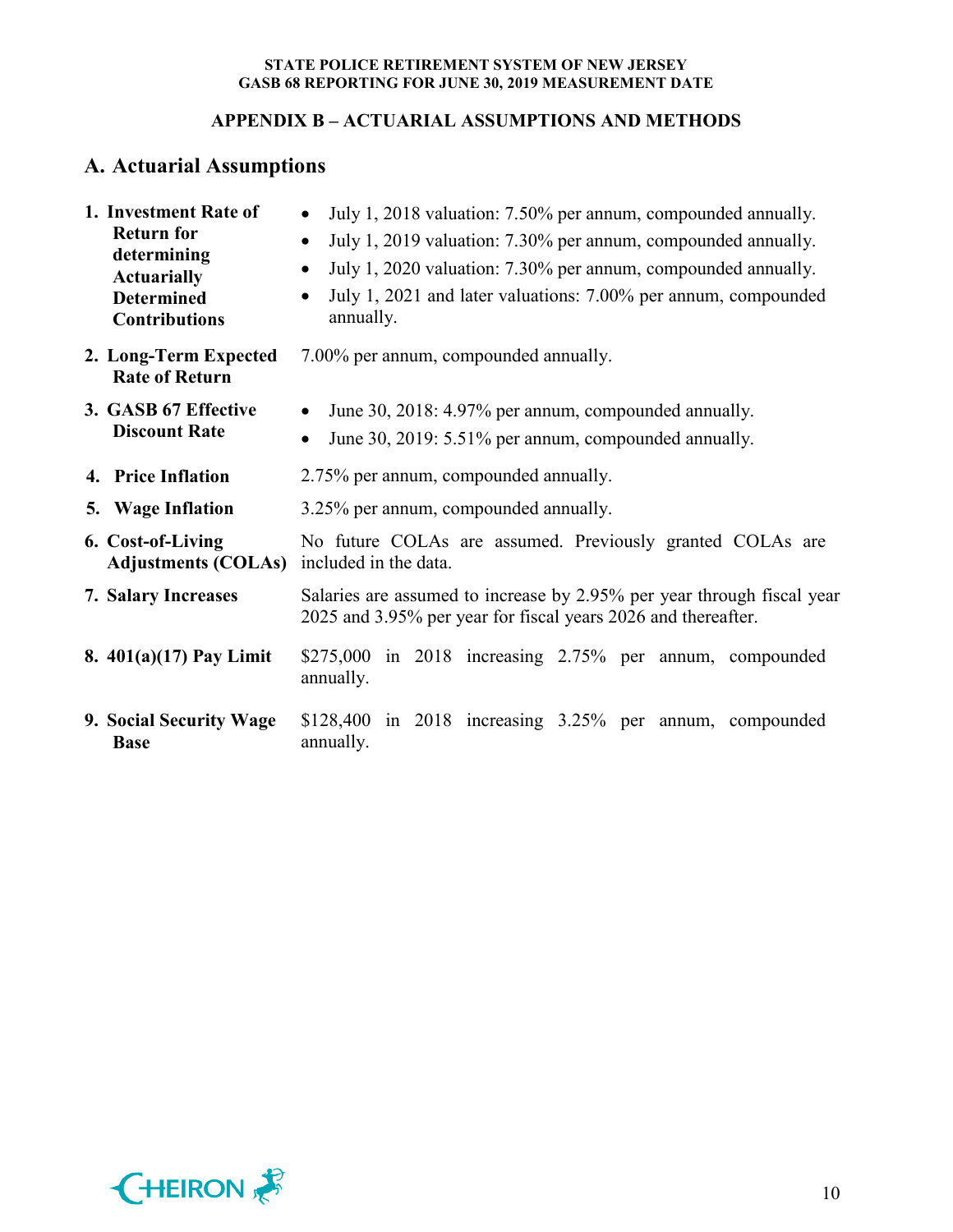## **APPENDIX B – ACTUARIAL ASSUMPTIONS AND METHODS**

**10. Termination** Termination rates are as follows:

| Service        | <b>Rates</b> |
|----------------|--------------|
|                | 0.450%       |
|                | 0.450        |
| $\overline{2}$ | 0.450        |
| 3              | 0.450        |
| 4              | 0.300        |
| 5              | 0.225        |
| 6              | 0.200        |
| 7              | 0.175        |
| 8              | 0.150        |
| 9              | 0.125        |
| 10             | 0.100        |
| 11-19          | 0.075        |
| 20             | 0.000        |

No termination is assumed after attainment of retirement eligibility.

All members with 10 or more years of service at termination are assumed to elect a deferred retirement benefit.

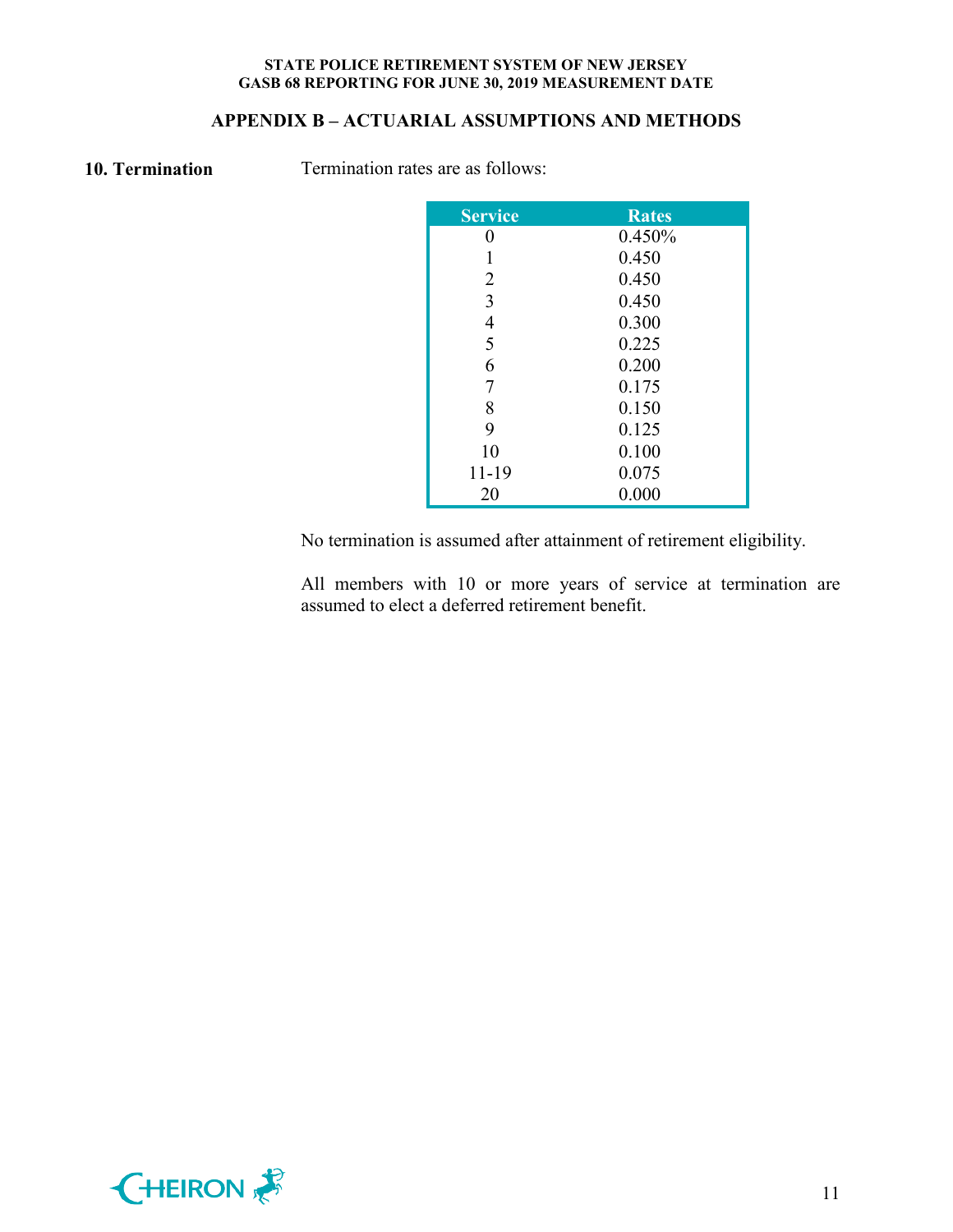#### **APPENDIX B – ACTUARIAL ASSUMPTIONS AND METHODS**

**11. Disability** Disability rates are as follows:

|     | <b>Ordinary</b>   | <b>Accidental</b> |
|-----|-------------------|-------------------|
| Age | <b>Disability</b> | <b>Disability</b> |
| 20  | 0.027%            | 0.015%            |
| 21  | 0.027             | 0.015             |
| 22  | 0.035             | 0.020             |
| 23  | 0.035             | 0.020             |
| 24  | 0.035             | 0.020             |
| 25  | 0.041             | 0.025             |
| 26  | 0.041             | 0.025             |
| 27  | 0.048             | 0.025             |
| 28  | 0.048             | 0.045             |
| 29  | 0.055             | 0.045             |
| 30  | 0.061             | 0.053             |
| 31  | 0.061             | 0.053             |
| 32  | 0.069             | 0.060             |
| 33  | 0.102             | 0.188             |
| 34  | 0.136             | 0.191             |
| 35  | 0.169             | 0.194             |
| 36  | 0.170             | 0.196             |
| 37  | 0.171             | 0.199             |
| 38  | 0.172             | 0.202             |
| 39  | 0.172             | 0.205             |
| 40  | 0.172             | 0.208             |
| 41  | 0.172             | 0.209             |
| 42  | 0.172             | 0.210             |
| 43  | 0.172             | 0.211             |
| 44  | 0.191             | 0.212             |
| 45  | 0.218             | 0.214             |
| 46  | 0.252             | 0.215             |
| 47  | 0.281             | 0.216             |
| 48  | 0.314             | 0.217             |
| 49  | 0.342             | 0.218             |
| 50  | 0.375             | 0.220             |
| 51  | 0.410             | 0.240             |
| 52  | 0.443             | 0.260             |
| 53  | 0.470             | 0.275             |
| 54  | 0.505             | 0.295             |

No ordinary disability is assumed prior to attainment of ordinary disability retirement eligibility at four years of service or after attainment of special retirement eligibility at 25 years of service.

Accidental disability rates apply at all ages until the mandatory retirement age of 55.

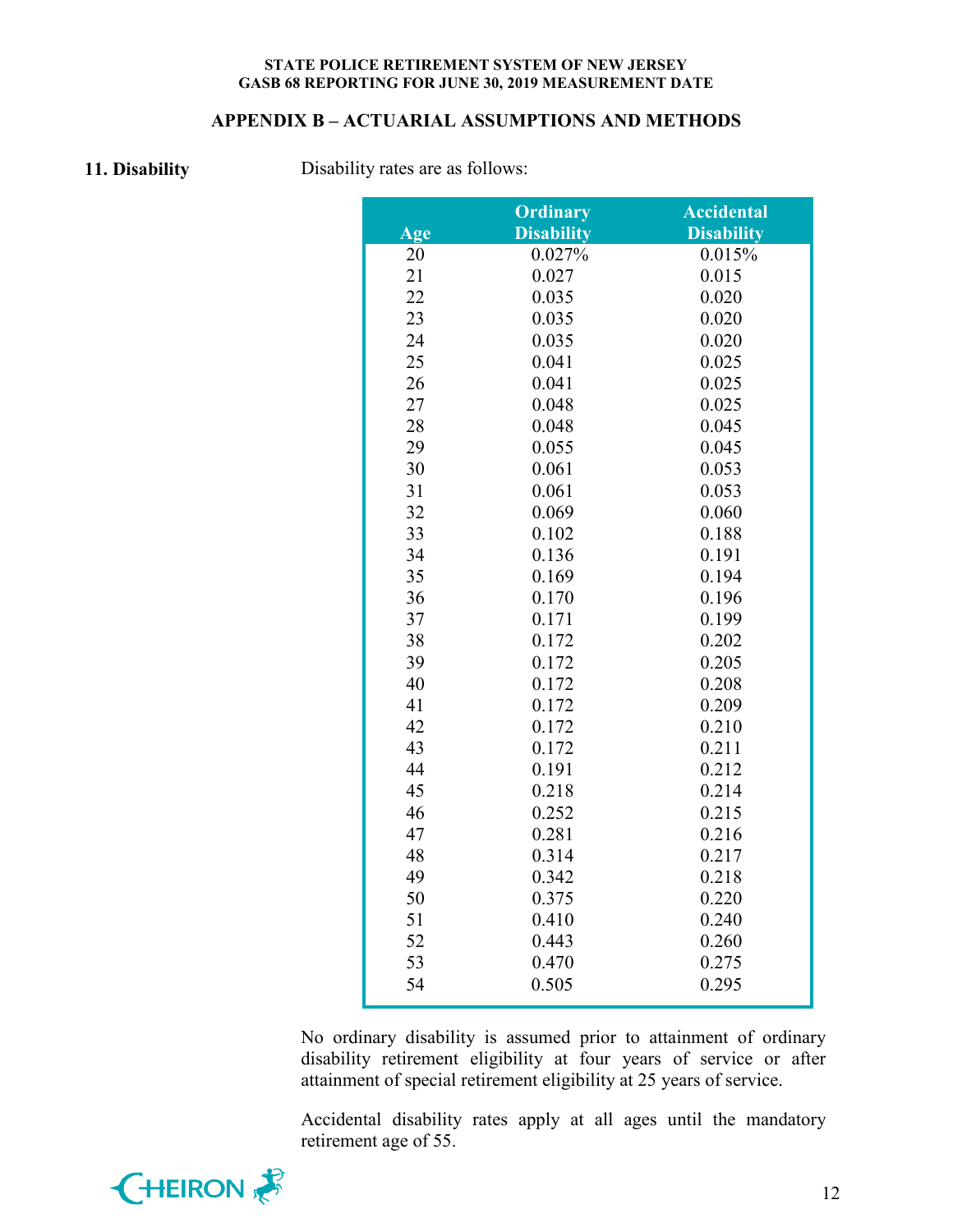#### **APPENDIX B – ACTUARIAL ASSUMPTIONS AND METHODS**

Members retiring under the ordinary disability decrement with 20 or more years of service are assumed to receive the involuntary disability retirement benefit.

Members are assumed to receive the greater of the applicable disability benefit or the service or special retirement benefit, depending on eligibility.

**12. Mortality** Pre-Retirement: The Pub-2010 Public Safety Above-Median Income Employee mortality table [*PubS-2010(A) Employee*] as published by the Society of Actuaries (SOA), unadjusted, and with future improvement from the base year of 2010 on a generational basis. For purposes of calculating projected cash flows used to determine the GASB discount rate, mortality improvement is based on SOA's Scale MP-2018. Upon direction from the DPB, for purposes of calculating the Total Pension Liability, mortality improvement is based on SOA's Scale MP-2019.

35% of the deaths are assumed to be accidental.

For purposes of pre-retirement accidental death benefits based on Adjusted Final Compensation, the benefit is assumed to increase at the same rate as active salaries.

Healthy Retirees (Healthy Annuitants): The Pub-2010 Public Safety Above-Median Income Healthy Retiree mortality table [*PubS-2010(A) Healthy Retiree*] as published by the Society of Actuaries, unadjusted, and with future improvement from the base year of 2010 on a generational basis. For purposes of calculating projected cash flows used to determine the GASB discount rate, mortality improvement is based on SOA's Scale MP-2018. Upon direction from the DPB, for purposes of calculating the Total Pension Liability, mortality improvement is based on SOA's Scale MP-2019.

Beneficiaries (Contingent Annuitants): The Pub-2010 General Above-Median Income Healthy Retiree mortality table [*PubG-2010(A) Healthy Retiree*] as published by the Society of Actuaries, unadjusted, and with future improvement from the base year of 2010 on a generational basis. For purposes of calculating projected cash flows used to determine the GASB discount rate, mortality improvement is based on SOA's Scale MP-2018. Upon direction from the DPB, for purposes of calculating the Total Pension Liability, mortality improvement is based on SOA's Scale MP-2019.

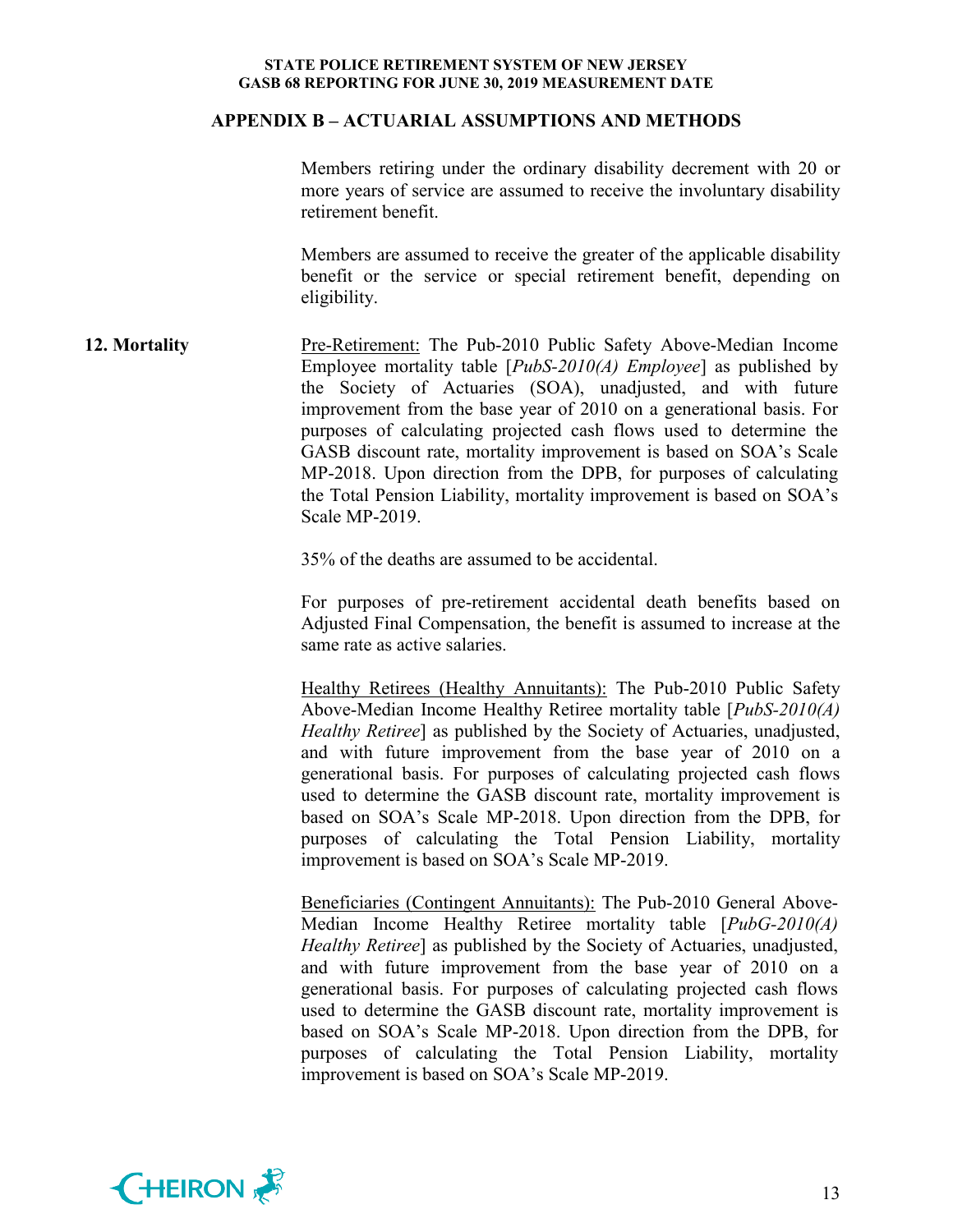#### **APPENDIX B – ACTUARIAL ASSUMPTIONS AND METHODS**

Disabled Mortality (Disabled Annuitants): The Pub-2010 Public Safety Disabled Retiree mortality table [*PubS-2010 Disabled Retiree*] as published by the Society of Actuaries, unadjusted, and with future improvement from the base year of 2010 on a generational basis. For purposes of calculating projected cash flows used to determine the GASB discount rate, mortality improvement is based on SOA's Scale MP-2018. Upon direction from the DPB, for purposes of calculating the Total Pension Liability, mortality improvement is based on SOA's Scale MP-2019.

**13. Retirement** For those with 24 years of service or less:  $0.50\%$ 

For those with 25 years of service:

| Age           | <b>Rates</b> |
|---------------|--------------|
| 48 or younger | 25.00%       |
| 49-54         | 50.00        |

For those with 26 or more years of service: 35.00%

Mandatory retirement at age 55.

## **14. Family Composition Assumptions**

For members not currently in receipt, 83.3% of members are assumed married to spouses of the opposite sex. Males are assumed to be three years older than females.

For purposes of the post-retirement death benefit for members currently in receipt, beneficiary status is based on the beneficiary allowance reported. If no beneficiary date of birth is provided, the beneficiary is assumed to be the member's spouse of the opposite sex with males assumed to be three years older than females.

No additional dependent children or parents are assumed.

For current dependents receiving a pre-retirement accidental death benefit, those under age 24 are assumed to receive a benefit until age 24 while those over age 24 are assumed to receive a benefit for the remainder of their lifetime.

For current dependents receiving a benefit other than a pre-retirement accidental death benefit, those under age 18 are assumed to receive a benefit until age 18 while those over age 18 are assumed to receive a benefit for the remainder of their lifetime.

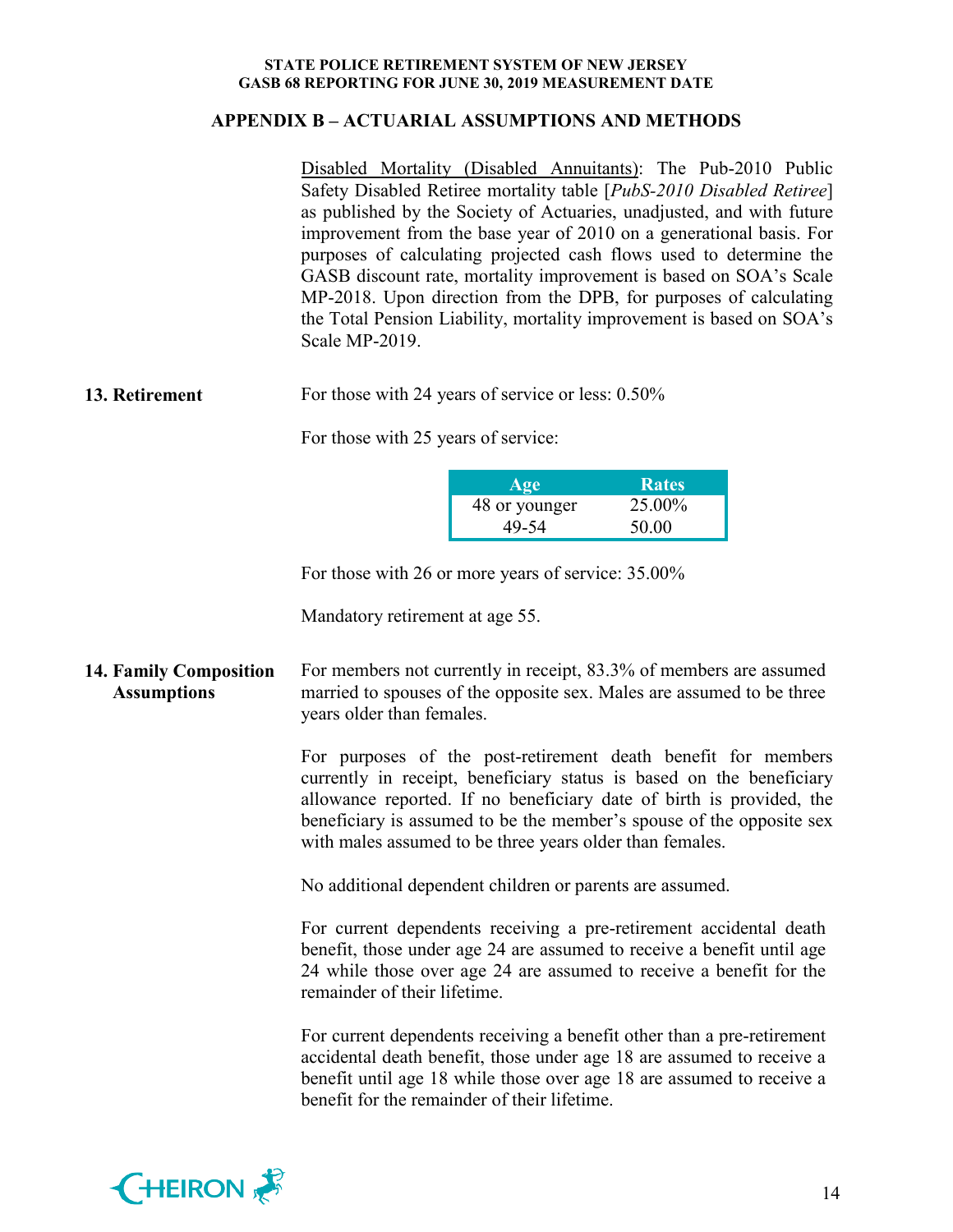## **APPENDIX B – ACTUARIAL ASSUMPTIONS AND METHODS**

| 15. Data                                                            | Information provided by the prior actuary was relied upon for the<br>purposes of setting the status of and valuing non-contributing active<br>records.                                                                                                                                                                                                                                            |  |  |  |
|---------------------------------------------------------------------|---------------------------------------------------------------------------------------------------------------------------------------------------------------------------------------------------------------------------------------------------------------------------------------------------------------------------------------------------------------------------------------------------|--|--|--|
|                                                                     | For current beneficiaries with missing data, reasonable assumptions<br>were made based on the information available in prior years.                                                                                                                                                                                                                                                               |  |  |  |
|                                                                     | Inactives receiving benefits according to the 2017 data but omitted<br>from the 2018 data are assumed to have died without a beneficiary.                                                                                                                                                                                                                                                         |  |  |  |
| 16. Rationale for<br><b>Assumptions</b>                             | The demographic assumptions used in this report reflect the results of<br>the July 1, $2014 -$ June 30, 2018 Experience Study, approved by the<br>Board of Trustees on January 28, 2020. The investment return<br>assumption was recommended by the State Treasurer. The MP-2019<br>mortality improvement scale was used to calculate the Total Pension<br>Liability upon direction from the DPB. |  |  |  |
| 17. Changes in<br><b>Assumptions Since</b><br><b>Last Valuation</b> | The assumed rates of termination, retirement, mortality, and inflation<br>were updated based on the July 1, $2014 -$ June 30, 2018 Experience<br>Study.                                                                                                                                                                                                                                           |  |  |  |
|                                                                     | The GASB 67 effective discount rate has been updated in accordance<br>with the method prescribed by GASB Statement No. 67.                                                                                                                                                                                                                                                                        |  |  |  |

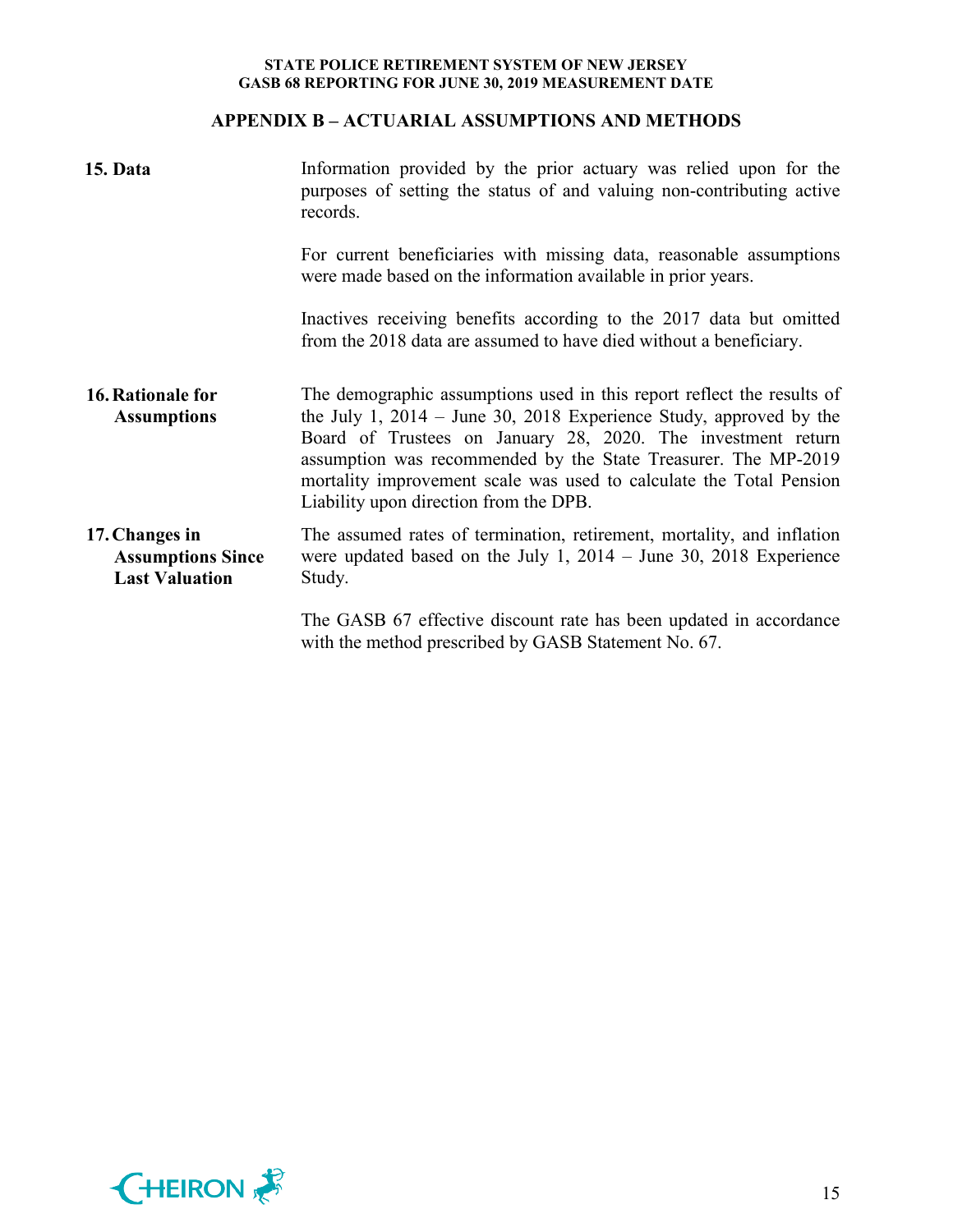## **APPENDIX B – ACTUARIAL ASSUMPTIONS AND METHODS**

# **B. Actuarial Methods**

The actuarial methods used for determining State contributions are described as follows.

## **1. Actuarial Cost Method**

The actuarial cost method for funding calculations is the Projected Unit Credit Cost Method.

The actuarial liability is calculated as the actuarial present value of the projected benefits linearly allocated to periods prior to the valuation year based on service. The unfunded actuarial liability is the actuarial liability on the valuation date less the actuarial value of assets.

In accordance with Chapter 78, P.L. 2011:

- Beginning with the July 1, 2010 actuarial valuation, the accrued liability contribution shall be computed so that if the contribution is paid annually in level dollars, it will amortize the unfunded accrued liability over an open 30 year period.
- Beginning with the July 1, 2019 actuarial valuation, the accrued liability contribution shall be computed so that if the contribution is paid annually in level dollars, it will amortize the unfunded accrued liability over a closed 30 year period (i.e., for each subsequent actuarial valuation the amortization period shall decrease by one year).
- Beginning with the July 1, 2029 actuarial valuation, when the remaining amortization period reaches 20 years, any increase or decrease in the unfunded accrued liability as a result of actuarial losses or gains for subsequent valuation years shall serve to increase or decrease, respectively, the amortization period for the unfunded accrued liability, unless an increase in the amortization period will cause it to exceed 20 years. If an increase in the amortization period as a result of actuarial losses for a valuation year would exceed 20 years, the accrued liability contribution shall be computed for the valuation year using a 20 year amortization period.

To the extent that the amortization period remains an open period in future years and depending upon the specific circumstances, it should be noted that in the absence of emerging actuarial gains or contributions made in excess of the actuarially determined contribution, any existing unfunded accrued liability may not be fully amortized in the future.

#### **2. Asset Valuation Method**

For the purposes of determining contribution rates, an actuarial value of assets is used that dampens the volatility in the market value of assets, resulting in a smoother pattern of contributions.

The actuarial value of assets is adjusted to reflect actual contributions, benefit payments and administrative expenses and an assumed return on the previous year's assets and the current year's cash flow at the prior year's actuarial valuation interest rate, with a further adjustment to reflect 20% of the difference between the resulting value and the actual market value of Plan assets.

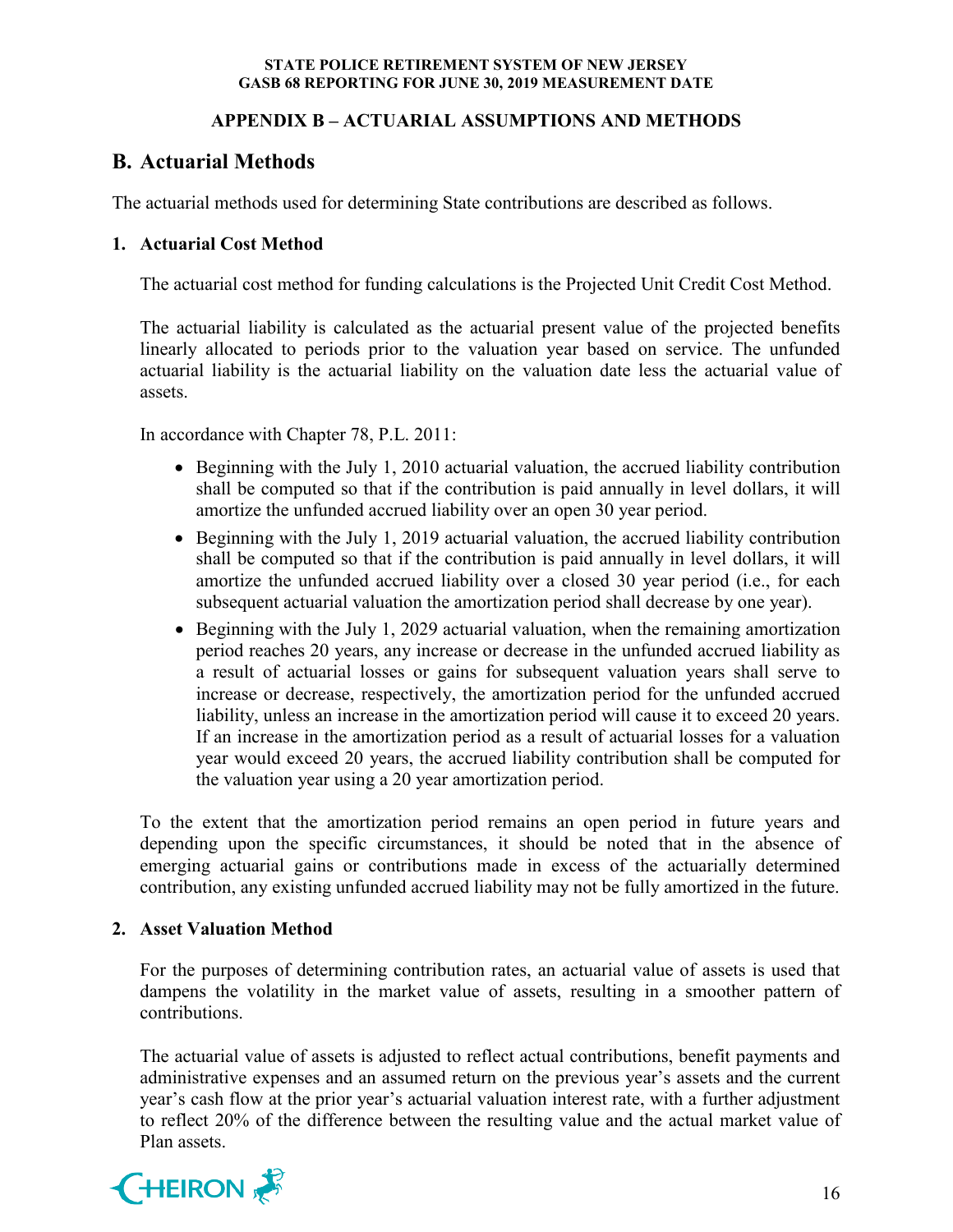## **APPENDIX B – ACTUARIAL ASSUMPTIONS AND METHODS**

#### **3. State Contribution Payable Dates**

Chapter 83, P.L. 2016 requires the State to make the required pension contributions on a quarterly basis in each fiscal year according to the following schedule: at least 25% by September 30, at least 50% by December 31, at least 75% by March 31, and at least 100% by June 30. As such, contributions are assumed to be made on a quarterly basis.

#### **4. Changes in Methods Since the Last Valuation**

None.

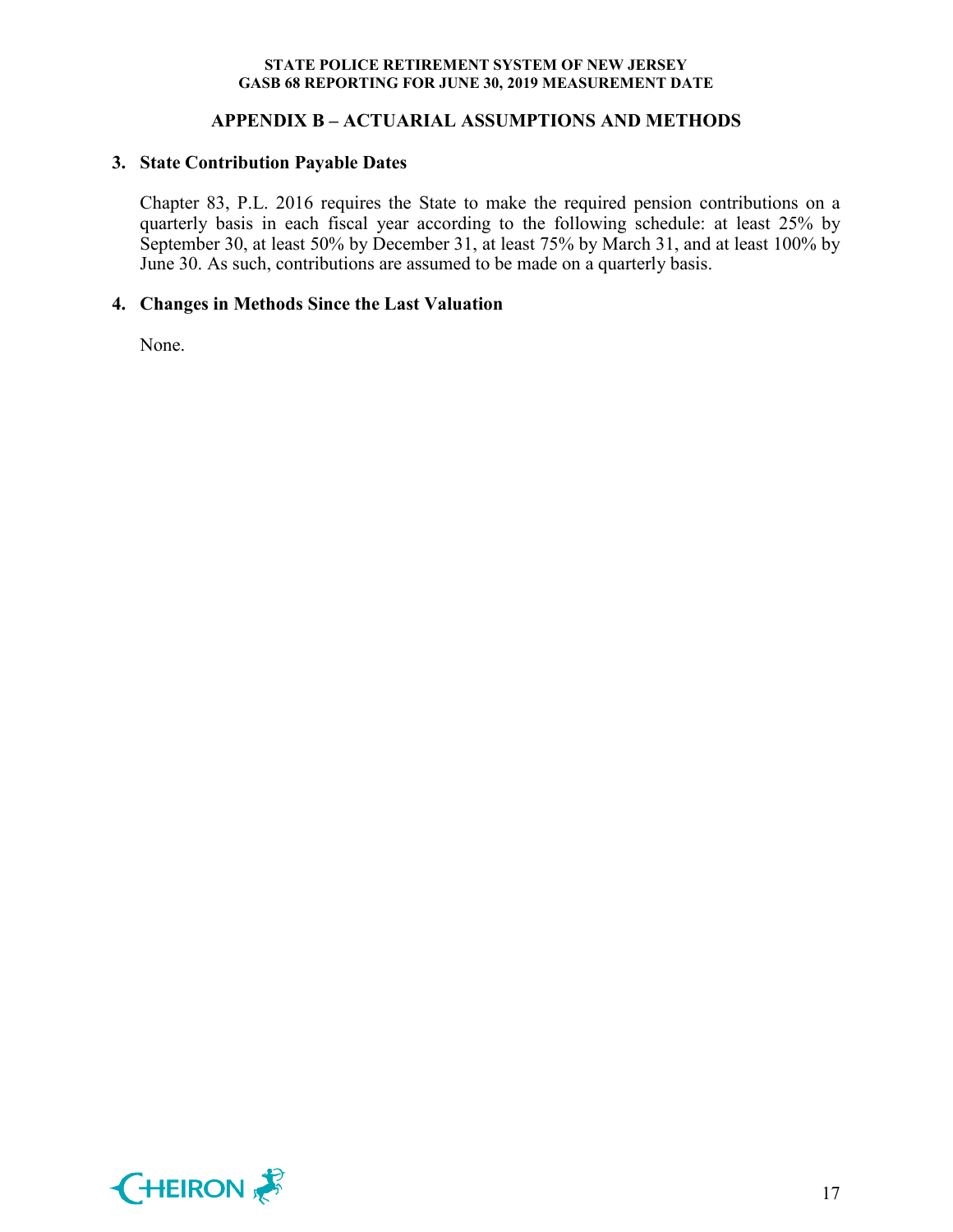## **APPENDIX C – SUMMARY OF PLAN PROVISIONS**

This summary of Plan provisions provides an overview of the major provisions of the SPRS used in the actuarial valuation. It is not intended to replace the more precise language of the NJ State Statutes, Title 53, Chapter 5A, and if there is any difference between the description of the plan herein and the actual language in the NJ State Statutes, the NJ State Statutes will govern.

## **1. Eligibility of Membership**

All members of the former State Police and Benevolent Fund and full-time commissioned officers, non-commissioned officers or troopers of the Division of State Police. Membership is a condition of employment.

- a) Tier 1 Member: Any member hired on or before May 21, 2010.
- b) Tier 2 Member: Any member hired after May 21, 2010.

## **2. Plan Year**

The 12-month period beginning on July 1 and ending on June 30.

## **3. Service Credit**

Service rendered while a member as described above.

### **4. Credited Service**

A year is credited for each year of service as an officer or trooper in the State Police.

## **5. Compensation**

Base salary in accordance with established salary policies of the state for all employees in the same position. Compensation does not include individual salary adjustments granted primarily in anticipation of the retirement or for temporary or extracurricular duties beyond the regular work day or shift. Effective June 30, 1996, Chapter 113, P. L. 1997 provided that the amount of compensation used for employer and member contributions and benefits under the program cannot exceed the compensation limitation of Section  $401(a)(17)$  of the Internal Revenue Code. Chapter 1, P. L. 2010 provides that for members hired on or after May 22, 2010, the amount of compensation used for employer and member contributions and benefits under the System cannot exceed the annual maximum wage contribution base for Social Security, pursuant to the Federal Insurance Contributions Act.

## **6. Final Compensation**

Average compensation received by the member in the last 12 months of credited service preceding retirement or death. Such term includes the value of the member's maintenance allowance for the same period. Chapter 1, P. L. 2010 provides that for members hired on or after May 22, 2010, Final Compensation means the average annual compensation for service for which contributions are made during any three fiscal years of membership providing the largest possible benefit to the member or the member's beneficiary.

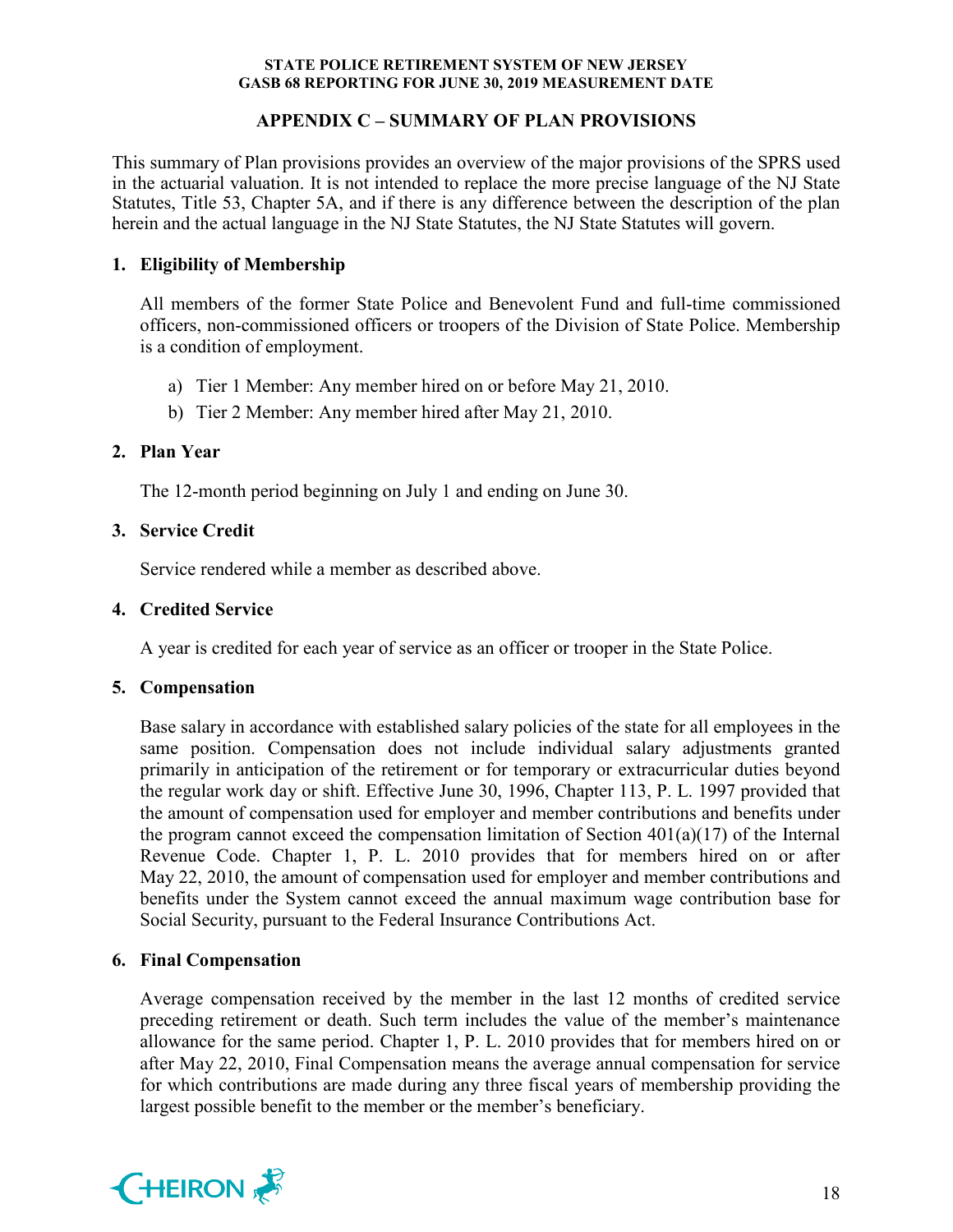### **APPENDIX C – SUMMARY OF PLAN PROVISIONS**

### **7. Aggregate Contributions**

The sum of all amounts deducted from the compensation of a member or contributed by him or on his behalf.

## **8. Member Contributions**

Each member contributes 9.0% of base salary. For contribution purposes, compensation does not include overtime, bonuses, maintenance or any adjustments before retirement.

## **9. Adjusted Final Compensation**

For purposes of the pre-retirement accidental death benefit, the amount of compensation or compensation as adjusted, as the case may be, increased by the same percentage increase which is applied in any adjustments of the compensation schedule of active members after the member's death and before the date on which the deceased member of the retirement system would have accrued 25 years of service under an assumption of continuous service, at which time that amount will become fixed. Adjustments to compensation or adjusted compensation shall take effect at the same time as any adjustments in the compensation schedule of active members.

### **10. Benefits**

## **a) Service and Special Retirement:**

Mandatory retirement at age 55. Voluntary retirement prior to age 55.

(1) Service Retirement: 20 years of service credit, or members as of August 29, 1985 who would not have 20 years of service credit at age 55.

Benefit is an annual retirement allowance equal to 50% of final compensation.

(2) Special Retirement: 25 years of service credit.

Benefit is an annual retirement allowance equal to 65% of final compensation, plus 1% for each year of service credit in excess of 25 years, to a maximum of 70% of final compensation.

(3) Members as of August 29, 1985 who would have 20 years of service credit but not 25 years at age 55.

Benefit is an annual retirement allowance equal to 50% of final compensation, plus 3% for each year of service credit in excess of 20 years.

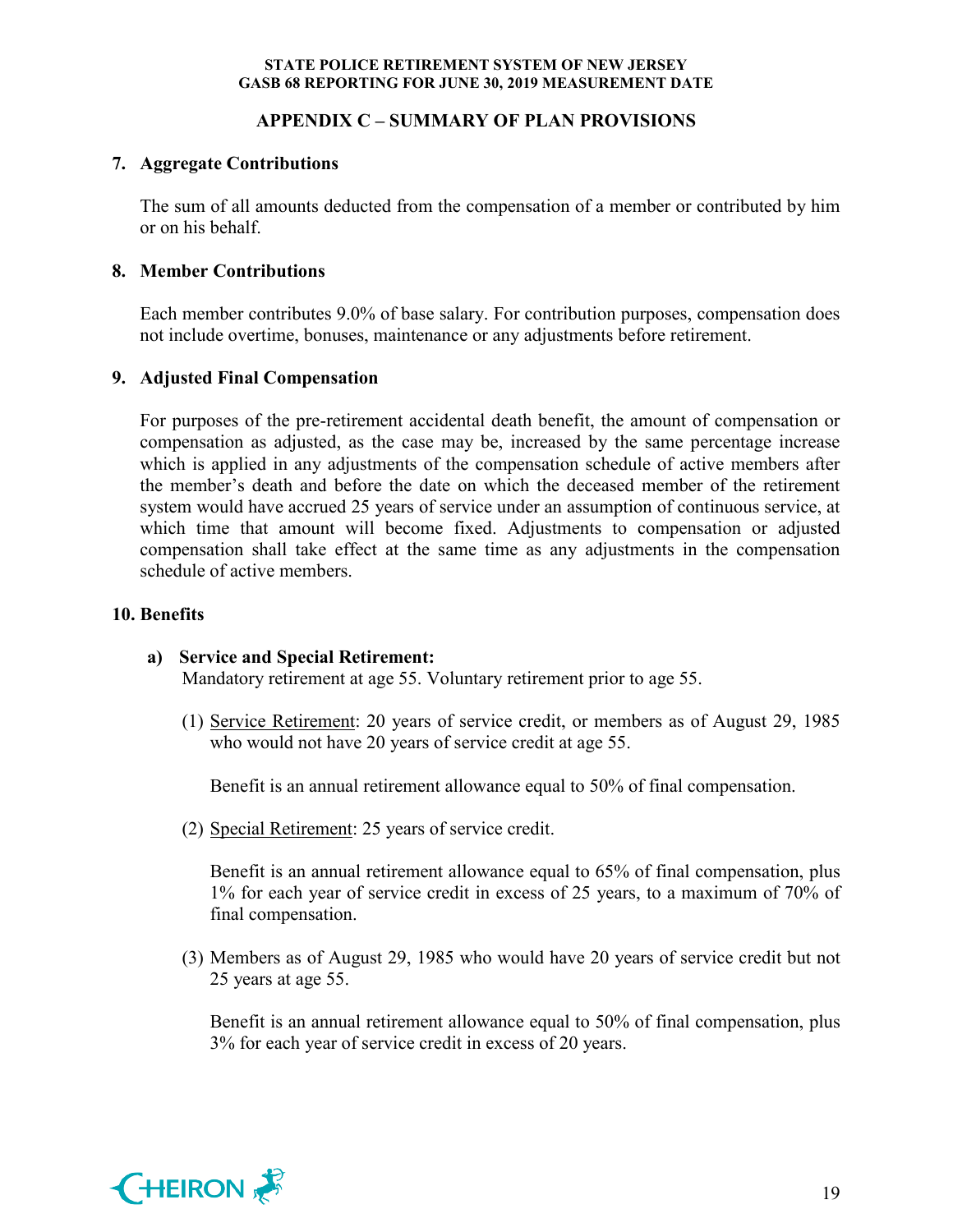### **APPENDIX C – SUMMARY OF PLAN PROVISIONS**

#### **b) Deferred Retirement:**

Termination of service prior to age 55 with 10 years of service credit.

Benefit is either a refund of aggregate contributions, or a deferred life annuity beginning at age 55 equal to 2% of final compensation for each year of service credit up to 25 years.

For members who die during the deferral period, the benefit is a return of aggregate contributions.

#### **c) Non-Vested Termination:**

Termination of service prior to age 55 and less than 10 years of service credit.

Benefit is a return of aggregate contributions.

## **d) Death Benefits**

- (1) Ordinary Death Before Retirement: Death of an active member of the plan. Benefit is equal to:
	- a) Lump sum payment equal to 350% of final compensation, also known as the noncontributory group life insurance benefit, plus
	- b) Spousal life annuity of 50% of final compensation payable until spouse's death or remarriage. If there is no surviving spouse, or upon death or remarriage, a total of 20% (35%, 50%) of final compensation payable to one (two, three or more) dependent child(ren). If there is no surviving spouse or dependent child(ren),  $25\%$  (40%) of final compensation to one (two) dependent parent(s). If there is no surviving spouse, dependent child(ren) or parent(s), the benefit is a refund of accumulated contributions.
- (2) Accidental Death Before Retirement: Death of an active member of the plan resulting during performance of duties. Benefit is equal to:
	- a) Lump sum payment equal to 350% of final compensation, also known as the noncontributory group life insurance benefit, plus
	- b) Spousal life annuity of 70% of final compensation or adjusted final compensation (if appropriate) payable until spouse's death. If there is no surviving spouse, or upon death of the surviving spouse, 70% of final compensation or adjusted final compensation (if appropriate) payable to surviving children in equal shares. If there is no surviving spouse or dependent children, 25% (40%) of final compensation or adjusted final compensation (if appropriate) to one (two) dependent parents. If there is no surviving spouse, dependent child(ren) or parent(s), the benefit is a refund of accumulated contributions.

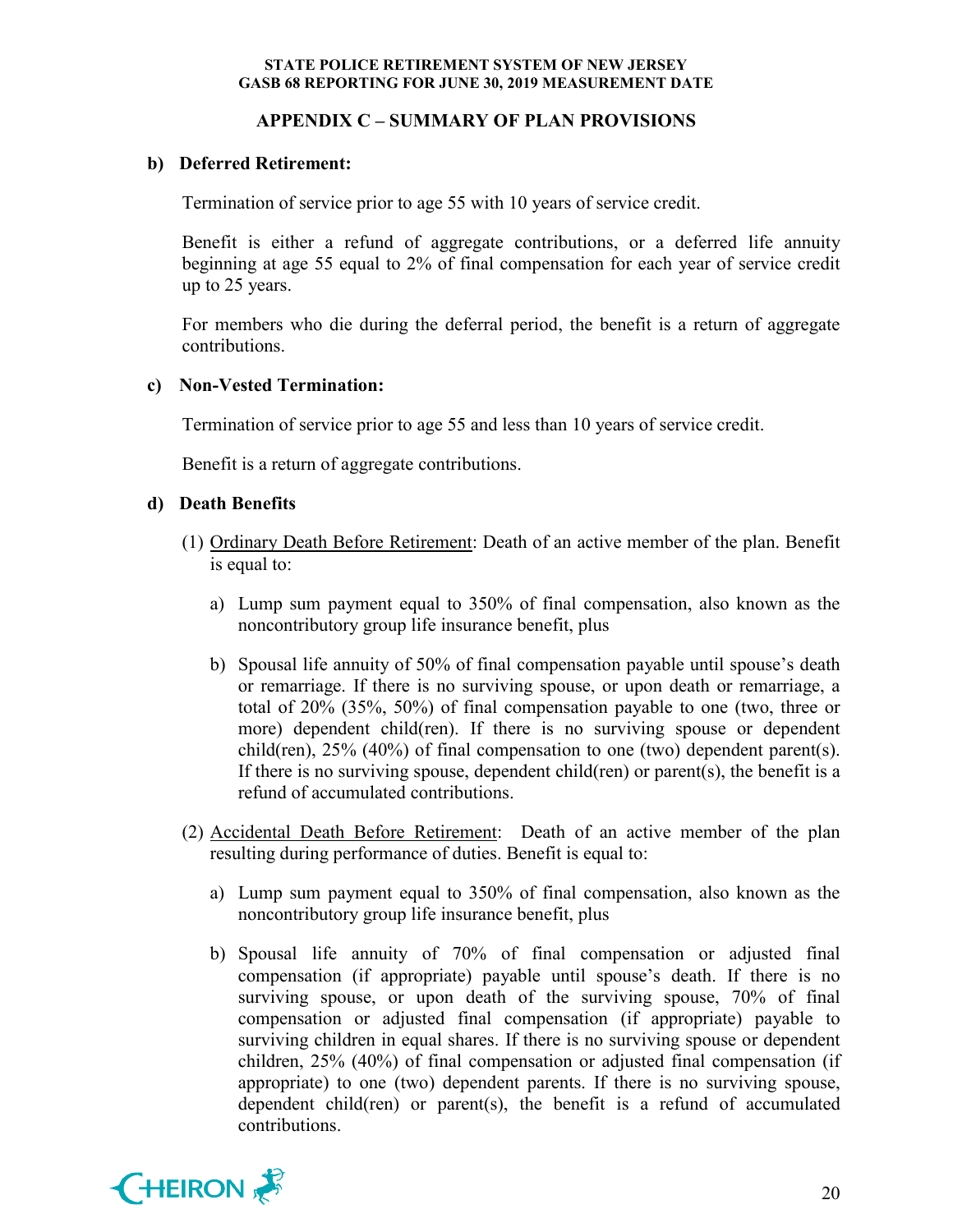## **APPENDIX C – SUMMARY OF PLAN PROVISIONS**

- (3) Death After Retirement: Death of a retired member of the plan. Benefit is equal to:
	- a) Lump sum payment equal to 50% of final compensation for a member retired under service, special or deferred retirement. For a member receiving a disability benefit, lump sum payment of 350% of final compensation if death occurs prior to age 55 and 50% of final compensation if death occurs after age 55. This benefit is also known as the noncontributory group life insurance benefit, plus
	- b) Spousal life annuity of 50% of final compensation payable until spouse's death or remarriage. If there is no surviving spouse, or upon death or remarriage, a total of 20% (35%, 50%) of final compensation payable to one (two, three or more) dependent child(ren). Previously granted COLAs also apply.

## **e) Disability Retirement**

(1) Ordinary Disability Retirement: Four years of service credit and mentally or physically incapacitated for the performance of his usual duty and of any other available duty in the Division of State Police and such incapacity is likely to be permanent.

Benefit is an immediate life annuity equal to the greater of:

- a) 40% of final compensation, or
- b) 1.5% of final compensation for each year of service credit.
- (2) Involuntary Ordinary Disability Retirement: Ordinary Disability Retirement applied for by the employer.

Benefit is an immediate life annuity equal to:

- a) For members with 20 years of service credit but less than 25 years, 50% of final compensation plus 3% of final compensation for each year of service credit in excess of 20 years, to a maximum of 65% of final compensation.
- b) For all other members, the Ordinary Disability benefit.
- (3) Accidental Disability Retirement: Totally and permanently disabled as a direct result of a traumatic event occurring during and as a result of his regular or assigned duties and such member is mentally or physically incapacitated for the performance of his usual duties in the Division of State Police.

Benefit is an immediate life annuity equal to 2/3 of annual rate of compensation, including the maintenance allowance, at the time of the traumatic event or retirement, whichever is greater.

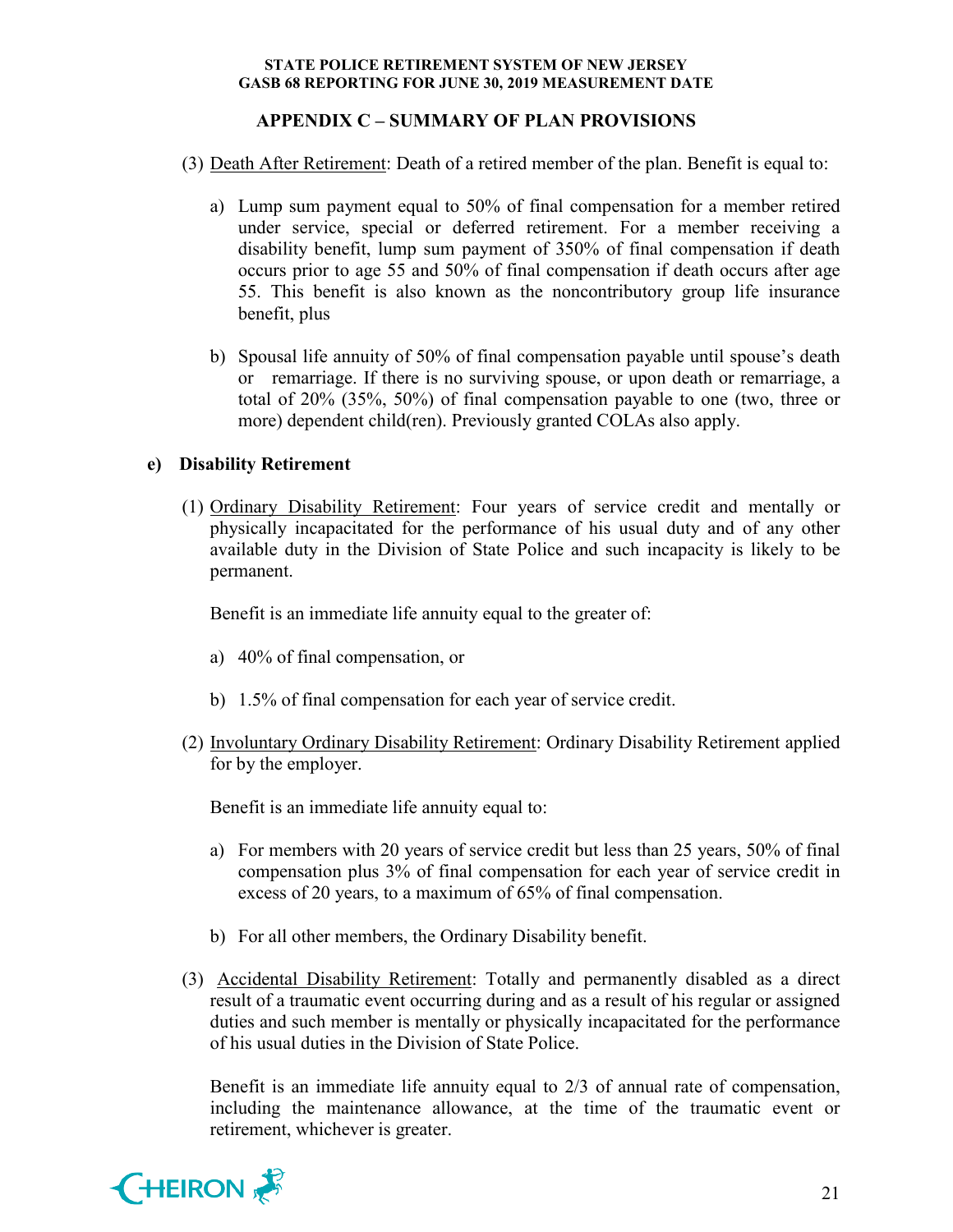## **APPENDIX C – SUMMARY OF PLAN PROVISIONS**

## **11. Forms of Payment**

No optional forms of payment available.

# **12. Changes in Plan Provisions Since Last Valuation**

None.

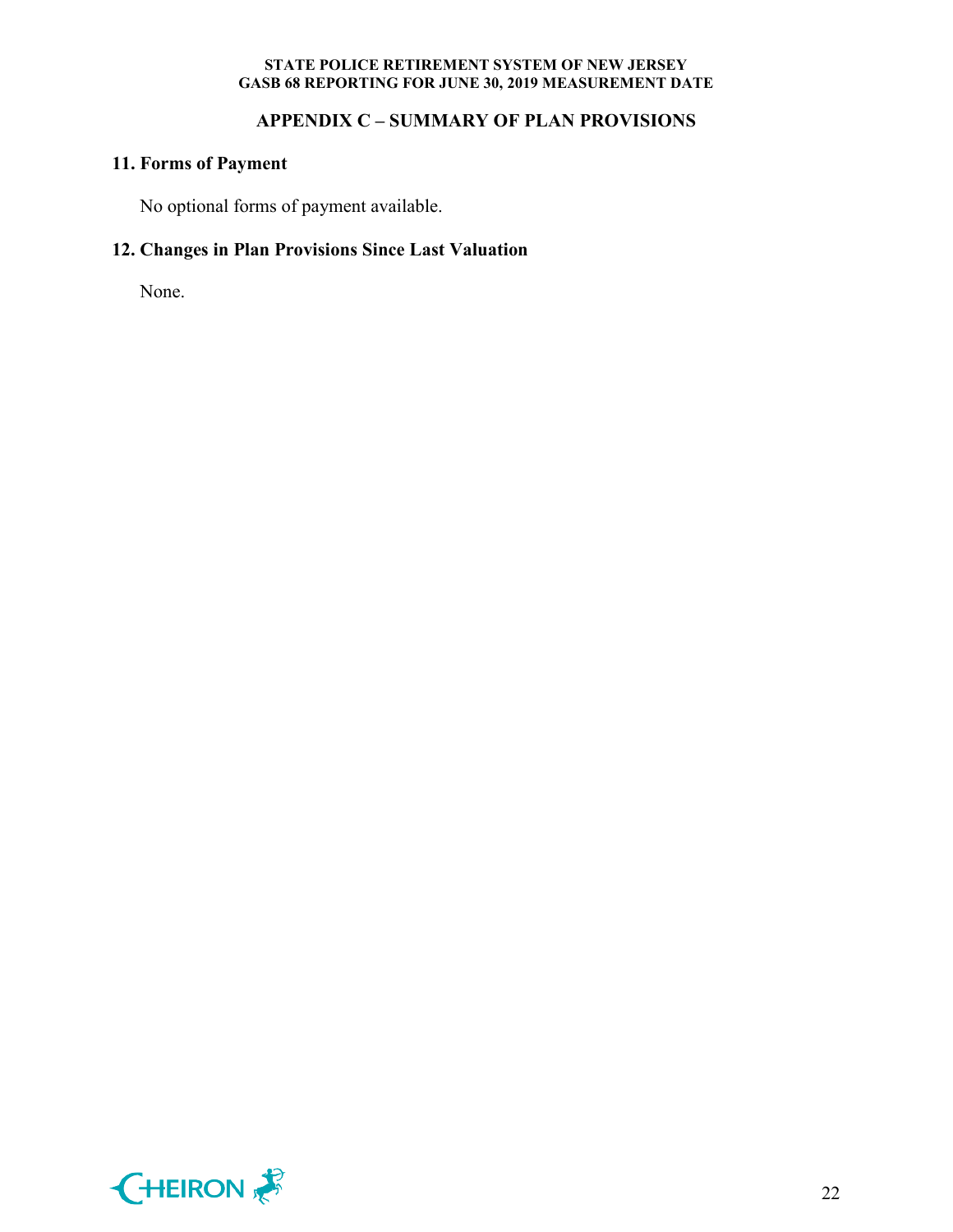#### **APPENDIX D – DETERMINATION OF DISCOUNT RATE**

**Table 1 - Projection of the Pension Plan's Fiduciary Net Position** (In Thousands) Projections Commence June 30, 2019

| Year           | Projected<br>Beginning<br><b>Fiduciary Net</b><br><b>Position</b> | Projected<br>Member<br>Contributions | Projected<br>Employer<br>Contributions | Projected<br><b>Benefit</b><br><b>Payments</b> | Projected<br>Administrative<br><b>Expenses</b> | Projected<br>Investment<br>Earnings | <b>Projected Ending</b><br><b>Fiduciary Net</b><br>Position |
|----------------|-------------------------------------------------------------------|--------------------------------------|----------------------------------------|------------------------------------------------|------------------------------------------------|-------------------------------------|-------------------------------------------------------------|
|                | (a)                                                               | (b)                                  | (c)                                    | (d)                                            | (e)                                            | (f)                                 | $(g) = (a) + (b) + (c)$<br>$- (d) - (e) + (f)$              |
| $\mathbf{1}$   | \$<br>1,791,790                                                   | \$<br>21,301                         | \$<br>118,133                          | \$<br>232,432                                  | \$<br>614                                      | \$<br>121,216                       | S<br>1,819,393                                              |
| $\overline{c}$ | 1,819,393                                                         | 20,805                               | 126,115                                | 239,794                                        | 633                                            | 123,085                             | 1,848,971                                                   |
| $\mathfrak{Z}$ | 1,848,971                                                         | 20,278                               | 130,781                                | 246,913                                        | 652                                            | 125,013                             | 1,877,478                                                   |
| $\overline{4}$ | 1,877,478                                                         | 19,807                               | 142,661                                | 253,474                                        | 670                                            | 127,075                             | 1,912,877                                                   |
| 5              | 1,912,877                                                         | 19,047                               | 147,721                                | 262,162                                        | 692                                            | 129,359                             | 1,946,150                                                   |
| 6              | 1,946,150                                                         | 18,381                               | 152,157                                | 269.441                                        | 712                                            | 131,530                             | 1,978,065                                                   |
| 7              | 1,978,065                                                         | 17,942                               | 157,017                                | 274,740                                        | 726                                            | 133,693                             | 2,011,250                                                   |
| 8              | 2,011,250                                                         | 17,028                               | 162,644                                | 284,423                                        | 751                                            | 135,797                             | 2,041,545                                                   |
| 9              | 2,041,545                                                         | 16,101                               | 166,952                                | 294,269                                        | 777                                            | 137,658                             | 2,067,210                                                   |
| 10             | 2,067,210                                                         | 15,285                               | 171,123                                | 302,970                                        | 800                                            | 139,236                             | 2,089,083                                                   |
| 11             | 2,089,083                                                         | 14,299                               | 175,767                                | 312,606                                        | 826                                            | 140,522                             | 2,106,240                                                   |
| 12             | 2,106,240                                                         | 12,840                               | 180,140                                | 325,667                                        | 860                                            | 141,336                             | 2,114,029                                                   |
| 13             | 2,114,029                                                         | 11,400                               | 179,676                                | 337,871                                        | 892                                            | 141,400                             | 2,107,740                                                   |
| 14             | 2,107,740                                                         | 10,309                               | 179,087                                | 346,776                                        | 916                                            | 140,601                             | 2,090,045                                                   |
| 15             | 2,090,045                                                         | 9,263                                | 179,274                                | 354,917                                        | 938                                            | 139,051                             | 2,061,778                                                   |
| 16             | 2,061,778                                                         | 8,192                                | 179,380                                | 362,605                                        | 958                                            | 136,774                             | 2,022,561                                                   |
| 17             | 2,022,561                                                         | 7,435                                | 179,280                                | 367,146                                        | 970                                            | 133,845                             | 1,975,005                                                   |
| 18             | 1,975,005                                                         | 6,888                                | 179,911                                | 369,500                                        | 976                                            | 130,433                             | 1,921,761                                                   |
| 19             | 1,921,761                                                         | 6,322                                | 181,039                                | 371,597                                        | 982                                            | 126,645                             | 1,863,188                                                   |
| 20             | 1,863,188                                                         | 5,496                                | 182,073                                | 375,578                                        | 992                                            | 122,407                             | 1,796,595                                                   |
| 21             | 1,796,595                                                         | 4,412                                | 182,279                                | 381,152                                        | 1,007                                          | 117,522                             | 1,718,649                                                   |
| 22             | 1,718,649                                                         | 3,356                                | 181,650                                | 385,922                                        | 1,019                                          | 111,850                             | 1,628,564                                                   |
| 23             | 1,628,564                                                         | 2,340                                | 180,978                                | 389,990                                        | 1,030                                          | 105,352                             | 1,526,215                                                   |
| 24             | 1,526,215                                                         | 1,411                                | 180,275                                | 393,032                                        | 1,038                                          | 98,034                              | 1,411,865                                                   |
| 25             | 1,411,865                                                         | 705                                  | 179,571                                | 393,629                                        | 1,040                                          | 89,968                              | 1,287,440                                                   |
| 26             | 1,287,440                                                         | 308                                  | 179,341                                | 391,254                                        | 1,033                                          | 81,322                              | 1,156,123                                                   |
| 27             | 1,156,123                                                         | 129                                  | 179,855                                | 386,673                                        | 1,021                                          | 72,296                              | 1,020,710                                                   |
| 28             | 1,020,710                                                         | 44                                   | 180,882                                | 381,007                                        | 1,006                                          | 63,038                              | 882,660                                                     |
| 29             | 882,660                                                           | $\,$ 8 $\,$                          | 182,120                                | 374,662                                        | 990                                            | 53,625                              | 742,762                                                     |
| 30             | 742,762                                                           | $\boldsymbol{0}$                     | 183,470                                | 367,825                                        | 972                                            | 44,104                              | 601,540                                                     |
| 31             | 601,540                                                           | $\mathbf{0}$                         | 184,881                                | 360,661                                        | 953                                            | 34,504                              | 459,311                                                     |
| 32             | 459,311                                                           | $\boldsymbol{0}$                     | 186,307                                | 353,238                                        | 933                                            | 24,842                              | 316,289                                                     |
| 33             | 316,289                                                           | $\boldsymbol{0}$                     | 187,728                                | 345,545                                        | 913                                            | 15,134                              | 172,692                                                     |
| 34             | $\boldsymbol{0}$                                                  | $\boldsymbol{0}$                     | $\boldsymbol{0}$                       | 337,579                                        | 892                                            | $\boldsymbol{0}$                    | $\boldsymbol{0}$                                            |
| 35             | $\boldsymbol{0}$                                                  | $\boldsymbol{0}$                     | $\boldsymbol{0}$                       | 329,336                                        | 870                                            | $\boldsymbol{0}$                    | $\boldsymbol{0}$                                            |
| 36             | $\boldsymbol{0}$                                                  | $\boldsymbol{0}$                     | $\boldsymbol{0}$                       | 320,824                                        | 847                                            | $\boldsymbol{0}$                    | $\boldsymbol{0}$                                            |
| 37             | $\boldsymbol{0}$                                                  | $\boldsymbol{0}$                     | $\boldsymbol{0}$                       | 312,054                                        | 824                                            | $\boldsymbol{0}$                    | $\boldsymbol{0}$                                            |
| 38             | $\mathbf{0}$                                                      | $\overline{0}$                       | $\overline{0}$                         | 303,043                                        | 800                                            | $\mathbf{0}$                        | $\boldsymbol{0}$                                            |
| 39             | 0                                                                 | 0                                    | 0                                      | 293,819                                        | 776                                            | $\boldsymbol{0}$                    | $\bf{0}$                                                    |
| 40             | $\boldsymbol{0}$                                                  | $\boldsymbol{0}$                     | $\boldsymbol{0}$                       | 284,409                                        | 751                                            | $\boldsymbol{0}$                    | $\mathbf{0}$                                                |
| 41             | $\boldsymbol{0}$                                                  | 0                                    | $\boldsymbol{0}$                       | 274,849                                        | 726                                            | $\boldsymbol{0}$                    | $\boldsymbol{0}$                                            |
| 42             | $\boldsymbol{0}$                                                  | $\overline{0}$                       | $\boldsymbol{0}$                       | 265,171                                        | 700                                            | $\boldsymbol{0}$                    | $\mathbf{0}$                                                |
| 43             | $\boldsymbol{0}$                                                  | $\boldsymbol{0}$                     | $\boldsymbol{0}$                       | 255,410                                        | 675                                            | $\boldsymbol{0}$                    | $\boldsymbol{0}$                                            |
| 44             | $\boldsymbol{0}$                                                  | 0                                    | $\boldsymbol{0}$                       | 245,601                                        | 649                                            | $\boldsymbol{0}$                    | $\boldsymbol{0}$                                            |
| 45             | $\mathbf{0}$                                                      | $\mathbf{0}$                         | $\boldsymbol{0}$                       | 235,772                                        | 623                                            | $\boldsymbol{0}$                    | $\boldsymbol{0}$                                            |
| 46             | $\boldsymbol{0}$                                                  | 0                                    | $\boldsymbol{0}$                       | 225,953                                        | 597                                            | $\boldsymbol{0}$                    | $\boldsymbol{0}$                                            |
| 47             | $\boldsymbol{0}$                                                  | $\boldsymbol{0}$                     | $\boldsymbol{0}$                       | 216,166                                        | 571                                            | $\boldsymbol{0}$                    | $\boldsymbol{0}$                                            |
| 48             | $\boldsymbol{0}$                                                  | $\boldsymbol{0}$                     | $\boldsymbol{0}$                       | 206,427                                        | 545                                            | $\boldsymbol{0}$                    | $\boldsymbol{0}$                                            |
| 49             | $\boldsymbol{0}$                                                  | $\boldsymbol{0}$                     | $\boldsymbol{0}$                       | 196,743                                        | 520                                            | $\boldsymbol{0}$                    | $\boldsymbol{0}$                                            |
| 50             | $\boldsymbol{0}$                                                  | $\boldsymbol{0}$                     | $\boldsymbol{0}$                       | 187,117                                        | 494                                            | $\boldsymbol{0}$                    | $\boldsymbol{0}$                                            |

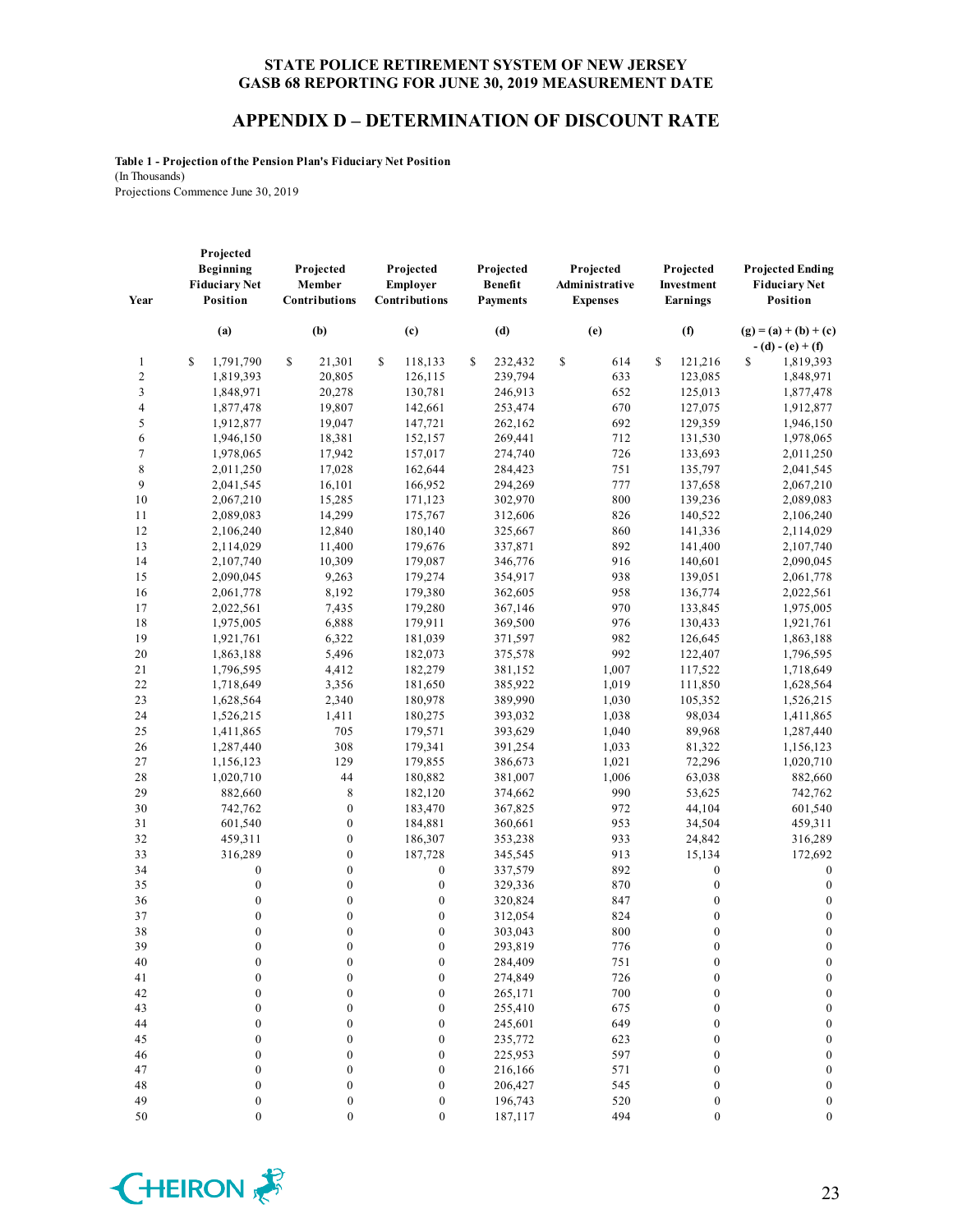#### **APPENDIX D – DETERMINATION OF DISCOUNT RATE**

**Table 1 - Projection of the Pension Plan's Fiduciary Net Position** (In Thousands) Projections Commence June 30, 2019

| Year     | Projected<br>Beginning<br><b>Fiduciary Net</b><br>Position | Projected<br>Member<br>Contributions | Projected<br>Employer<br>Contributions | Projected<br><b>Benefit</b><br><b>Payments</b> | Projected<br>Administrative<br><b>Expenses</b> | Projected<br>Investment<br>Earnings  | <b>Projected Ending</b><br><b>Fiduciary Net</b><br>Position |
|----------|------------------------------------------------------------|--------------------------------------|----------------------------------------|------------------------------------------------|------------------------------------------------|--------------------------------------|-------------------------------------------------------------|
|          | (a)                                                        | (b)                                  | (c)                                    | (d)                                            | (e)                                            | (f)                                  | $(g) = (a) + (b) + (c)$<br>$- (d) - (e) + (f)$              |
| 51       | $\boldsymbol{0}$                                           | $\boldsymbol{0}$                     | $\boldsymbol{0}$                       | 177,547                                        | 469                                            | $\boldsymbol{0}$                     | $\boldsymbol{0}$                                            |
| 52       | $\boldsymbol{0}$                                           | $\boldsymbol{0}$                     | $\boldsymbol{0}$                       | 168,030                                        | 444                                            | $\boldsymbol{0}$                     | $\boldsymbol{0}$                                            |
| 53       | $\boldsymbol{0}$                                           | $\boldsymbol{0}$                     | $\boldsymbol{0}$                       | 158,568                                        | 419                                            | $\boldsymbol{0}$                     | $\boldsymbol{0}$                                            |
| 54       | $\boldsymbol{0}$                                           | $\boldsymbol{0}$                     | $\boldsymbol{0}$                       | 149,160                                        | 394                                            | $\boldsymbol{0}$                     | $\boldsymbol{0}$                                            |
| 55       | $\boldsymbol{0}$                                           | $\boldsymbol{0}$                     | $\boldsymbol{0}$                       | 139,817                                        | 369                                            | $\boldsymbol{0}$                     | $\boldsymbol{0}$                                            |
| 56       | $\boldsymbol{0}$                                           | $\boldsymbol{0}$                     | $\boldsymbol{0}$                       | 130,547                                        | 345                                            | $\boldsymbol{0}$                     | $\boldsymbol{0}$                                            |
| 57       | $\boldsymbol{0}$                                           | $\boldsymbol{0}$                     | $\boldsymbol{0}$                       | 121,371                                        | 321                                            | $\boldsymbol{0}$                     | $\boldsymbol{0}$                                            |
| 58       | $\boldsymbol{0}$                                           | $\boldsymbol{0}$                     | $\boldsymbol{0}$                       | 112,311                                        | 297                                            | $\boldsymbol{0}$                     | $\boldsymbol{0}$                                            |
| 59       | $\boldsymbol{0}$                                           | $\boldsymbol{0}$                     | $\boldsymbol{0}$                       | 103,396                                        | 273                                            | $\boldsymbol{0}$                     | $\boldsymbol{0}$                                            |
| 60       | $\boldsymbol{0}$                                           | $\boldsymbol{0}$                     | $\boldsymbol{0}$                       | 94,659                                         | 250                                            | $\boldsymbol{0}$                     | $\boldsymbol{0}$                                            |
| 61       | $\boldsymbol{0}$                                           | $\boldsymbol{0}$                     | $\boldsymbol{0}$                       | 86,140                                         | 228                                            | $\boldsymbol{0}$                     | $\boldsymbol{0}$                                            |
| 62       | $\boldsymbol{0}$                                           | $\boldsymbol{0}$                     | $\boldsymbol{0}$                       | 77,878                                         | 206                                            | $\boldsymbol{0}$                     | $\boldsymbol{0}$                                            |
| 63       | $\boldsymbol{0}$                                           | $\boldsymbol{0}$                     | $\boldsymbol{0}$                       | 69,918                                         | 185                                            | $\boldsymbol{0}$                     | $\boldsymbol{0}$                                            |
| 64       | $\boldsymbol{0}$                                           | $\boldsymbol{0}$                     | $\boldsymbol{0}$                       | 62,302                                         | 165                                            | $\boldsymbol{0}$                     | $\boldsymbol{0}$                                            |
| 65       | $\boldsymbol{0}$                                           | 0                                    | $\boldsymbol{0}$                       | 55,071                                         | 145                                            | $\boldsymbol{0}$                     | $\boldsymbol{0}$                                            |
| 66       | $\boldsymbol{0}$                                           | $\boldsymbol{0}$                     | $\boldsymbol{0}$                       | 48,263                                         | 127                                            | $\boldsymbol{0}$                     | $\boldsymbol{0}$                                            |
| 67       | $\boldsymbol{0}$                                           | $\boldsymbol{0}$                     | $\boldsymbol{0}$                       | 41,907                                         | 111                                            | $\boldsymbol{0}$                     | $\boldsymbol{0}$                                            |
| 68       | $\boldsymbol{0}$                                           | $\boldsymbol{0}$                     | $\boldsymbol{0}$                       | 36,027                                         | 95                                             | $\boldsymbol{0}$                     | $\boldsymbol{0}$                                            |
| 69       | $\boldsymbol{0}$                                           | $\boldsymbol{0}$                     | $\boldsymbol{0}$                       | 30,639                                         | $8\sqrt{1}$                                    | $\boldsymbol{0}$                     | $\boldsymbol{0}$                                            |
| $70\,$   | $\boldsymbol{0}$                                           | $\boldsymbol{0}$                     | $\boldsymbol{0}$                       | 25,753                                         | 68                                             | $\boldsymbol{0}$                     | $\boldsymbol{0}$                                            |
| 71       | $\boldsymbol{0}$                                           | 0                                    | $\boldsymbol{0}$                       | 21,374                                         | 56                                             | $\boldsymbol{0}$                     | $\boldsymbol{0}$                                            |
| 72       | $\boldsymbol{0}$                                           | $\boldsymbol{0}$                     | $\boldsymbol{0}$                       | 17,497                                         | 46                                             | $\boldsymbol{0}$                     | $\boldsymbol{0}$                                            |
| 73       | $\boldsymbol{0}$                                           | $\boldsymbol{0}$                     | $\boldsymbol{0}$                       | 14,114                                         | 37                                             | $\boldsymbol{0}$                     | $\boldsymbol{0}$                                            |
| 74       | $\boldsymbol{0}$                                           | $\boldsymbol{0}$                     | $\boldsymbol{0}$                       | 11,204                                         | 30                                             | $\boldsymbol{0}$                     | $\boldsymbol{0}$                                            |
| 75       | $\boldsymbol{0}$                                           | $\boldsymbol{0}$                     | $\boldsymbol{0}$                       | 8,744                                          | 23                                             | $\boldsymbol{0}$                     | $\boldsymbol{0}$                                            |
| 76       | $\boldsymbol{0}$                                           | $\boldsymbol{0}$                     | $\boldsymbol{0}$                       | 6,700                                          | 18                                             | $\boldsymbol{0}$                     | $\boldsymbol{0}$                                            |
| 77       | $\boldsymbol{0}$                                           | 0                                    | $\boldsymbol{0}$                       | 5,035                                          | 13                                             | $\boldsymbol{0}$                     | $\boldsymbol{0}$                                            |
| 78       | $\boldsymbol{0}$                                           | $\boldsymbol{0}$                     | $\boldsymbol{0}$                       | 3,705                                          | 10                                             | $\boldsymbol{0}$                     | $\boldsymbol{0}$                                            |
| 79       | $\boldsymbol{0}$                                           | $\boldsymbol{0}$                     | $\boldsymbol{0}$                       | 2,667                                          | $\boldsymbol{7}$                               | $\boldsymbol{0}$                     | $\boldsymbol{0}$                                            |
| 80<br>81 | $\boldsymbol{0}$<br>$\boldsymbol{0}$                       | $\boldsymbol{0}$<br>$\boldsymbol{0}$ | $\boldsymbol{0}$<br>$\boldsymbol{0}$   | 1,875                                          | 5<br>3                                         | $\boldsymbol{0}$<br>$\boldsymbol{0}$ | $\boldsymbol{0}$<br>$\boldsymbol{0}$                        |
|          |                                                            |                                      |                                        | 1,286                                          |                                                |                                      |                                                             |
| 82<br>83 | $\boldsymbol{0}$<br>$\boldsymbol{0}$                       | 0<br>0                               | $\boldsymbol{0}$<br>$\boldsymbol{0}$   | 859<br>558                                     | $\overline{c}$<br>$\mathbf{1}$                 | $\boldsymbol{0}$<br>$\boldsymbol{0}$ | $\boldsymbol{0}$                                            |
| 84       | $\boldsymbol{0}$                                           | $\boldsymbol{0}$                     | $\boldsymbol{0}$                       | 352                                            | $\mathbf{1}$                                   | $\boldsymbol{0}$                     | $\boldsymbol{0}$<br>$\boldsymbol{0}$                        |
| 85       | $\boldsymbol{0}$                                           | $\boldsymbol{0}$                     | $\boldsymbol{0}$                       | 216                                            | $\mathbf{1}$                                   | $\boldsymbol{0}$                     | $\boldsymbol{0}$                                            |
| 86       | $\boldsymbol{0}$                                           | $\boldsymbol{0}$                     | $\boldsymbol{0}$                       | 128                                            | $\boldsymbol{0}$                               | $\boldsymbol{0}$                     | $\boldsymbol{0}$                                            |
| 87       | $\boldsymbol{0}$                                           | $\boldsymbol{0}$                     | $\boldsymbol{0}$                       | 74                                             | $\boldsymbol{0}$                               | $\boldsymbol{0}$                     | $\boldsymbol{0}$                                            |
| 88       | $\boldsymbol{0}$                                           | $\boldsymbol{0}$                     | $\boldsymbol{0}$                       | 41                                             | $\boldsymbol{0}$                               | $\boldsymbol{0}$                     | $\boldsymbol{0}$                                            |
| 89       | $\boldsymbol{0}$                                           | $\boldsymbol{0}$                     | $\boldsymbol{0}$                       | $22\,$                                         | 0                                              | $\boldsymbol{0}$                     | $\bf{0}$                                                    |
| 90       | $\boldsymbol{0}$                                           | $\boldsymbol{0}$                     | $\boldsymbol{0}$                       | $12\,$                                         | $\mathbf{0}$                                   | $\boldsymbol{0}$                     | $\boldsymbol{0}$                                            |
| 91       | $\boldsymbol{0}$                                           | $\boldsymbol{0}$                     | $\boldsymbol{0}$                       | 6                                              | $\boldsymbol{0}$                               | $\boldsymbol{0}$                     | $\boldsymbol{0}$                                            |
| 92       | $\boldsymbol{0}$                                           | $\overline{0}$                       | $\boldsymbol{0}$                       | 3                                              | $\overline{0}$                                 | $\boldsymbol{0}$                     | $\boldsymbol{0}$                                            |
| 93       | $\boldsymbol{0}$                                           | $\boldsymbol{0}$                     | $\boldsymbol{0}$                       | $\mathbf{1}$                                   | $\boldsymbol{0}$                               | $\boldsymbol{0}$                     | $\boldsymbol{0}$                                            |
| 94       | $\boldsymbol{0}$                                           | $\boldsymbol{0}$                     | $\boldsymbol{0}$                       | $\mathbf{1}$                                   | $\boldsymbol{0}$                               | $\boldsymbol{0}$                     | $\boldsymbol{0}$                                            |
| 95       | $\boldsymbol{0}$                                           | $\overline{0}$                       | $\boldsymbol{0}$                       | $\overline{0}$                                 | $\mathbf{0}$                                   | $\boldsymbol{0}$                     | $\boldsymbol{0}$                                            |
| 96       | $\boldsymbol{0}$                                           | $\boldsymbol{0}$                     | $\boldsymbol{0}$                       | $\boldsymbol{0}$                               | $\boldsymbol{0}$                               | $\boldsymbol{0}$                     | $\boldsymbol{0}$                                            |
| 97       | $\boldsymbol{0}$                                           | $\boldsymbol{0}$                     | $\boldsymbol{0}$                       | $\boldsymbol{0}$                               | $\boldsymbol{0}$                               | $\boldsymbol{0}$                     | $\boldsymbol{0}$                                            |
| 98       | $\boldsymbol{0}$                                           | $\overline{0}$                       | $\boldsymbol{0}$                       | $\overline{0}$                                 | $\boldsymbol{0}$                               | $\boldsymbol{0}$                     | $\boldsymbol{0}$                                            |
| 99       | $\boldsymbol{0}$                                           | $\boldsymbol{0}$                     | $\boldsymbol{0}$                       | $\boldsymbol{0}$                               | $\boldsymbol{0}$                               | $\boldsymbol{0}$                     | $\boldsymbol{0}$                                            |
| $100\,$  | $\mathbf{0}$                                               | $\boldsymbol{0}$                     | $\boldsymbol{0}$                       | $\boldsymbol{0}$                               | $\boldsymbol{0}$                               | $\boldsymbol{0}$                     | $\boldsymbol{0}$                                            |
|          |                                                            |                                      |                                        |                                                |                                                |                                      |                                                             |

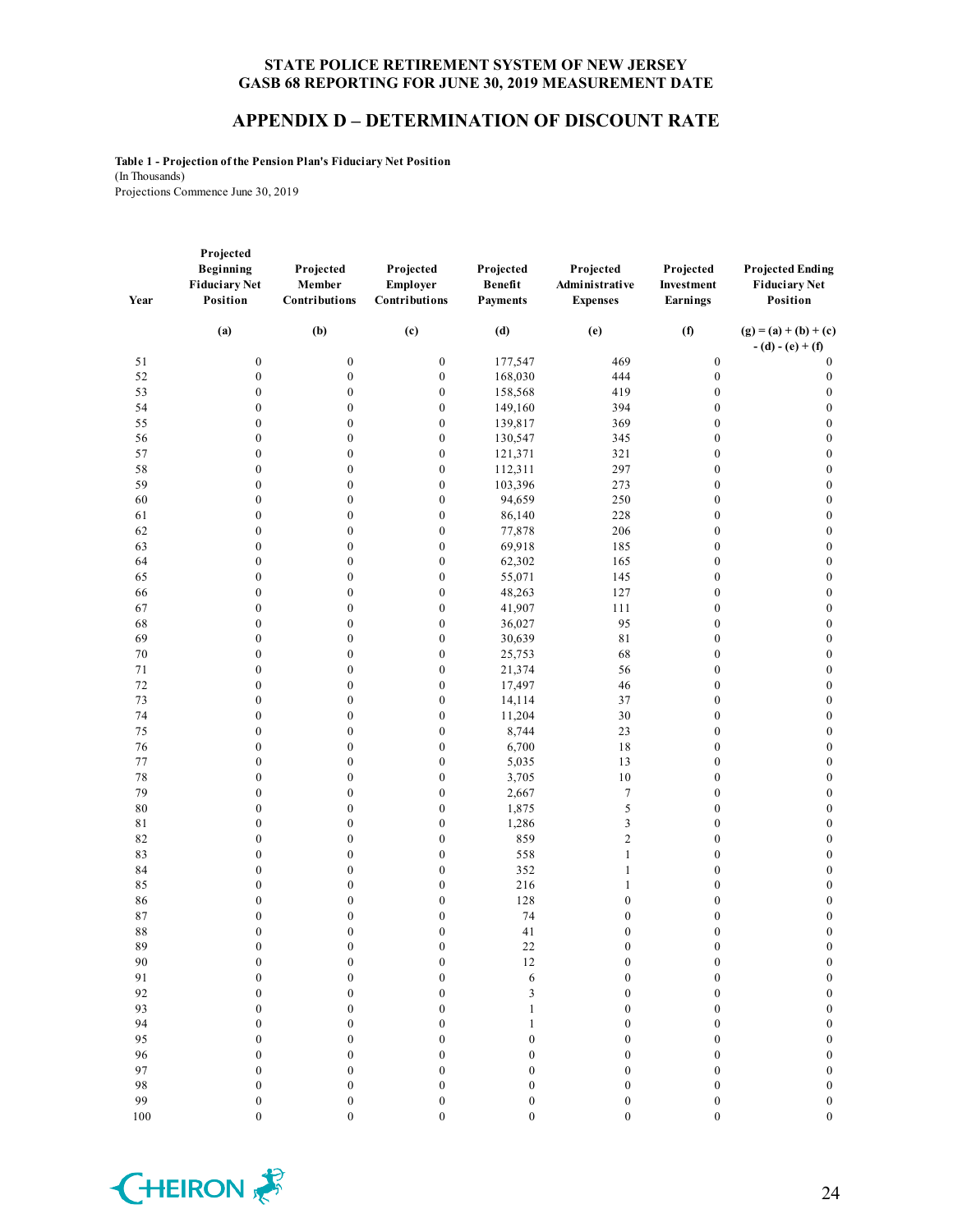#### **APPENDIX D – DETERMINATION OF DISCOUNT RATE**

**Table 2 - Actuarial Present Values of Projected Benefit Payments**

(In Thousands)

Projections Commence June 30, 2019

\* From Table 1 - Projection of the Pension Plan's Fiduciary Net Position, column (a)

\*\* From Table 1 - Projection of the Pension Plan's Fiduciary Net Position, column (d)

| Year           | Projected<br><b>Beginning</b><br><b>Fiduciary Net</b><br>Position* | <b>Projected Benefit</b><br><b>Payments</b> for<br>current Plan<br>participants** | "Funded" Portion of<br><b>Benefit Payments</b> | "Unfunded"<br>Portion of<br><b>Benefit</b><br><b>Payments</b> | Present Value of<br>"Funded" Benefit<br><b>Payments</b> | Present Value of<br>"Unfunded" Benefit<br><b>Payments</b> | <b>Present Value of</b><br><b>Benefit Payments</b><br><b>Using the Single</b><br><b>Discount Rate</b> |
|----------------|--------------------------------------------------------------------|-----------------------------------------------------------------------------------|------------------------------------------------|---------------------------------------------------------------|---------------------------------------------------------|-----------------------------------------------------------|-------------------------------------------------------------------------------------------------------|
| (a)            | (b)                                                                | (c)                                                                               | $(d) = (c)$ if $(b) \ge (c)$                   | $(e) = (c) - (d)$                                             | $(f) = (d) /$<br>$(1+7.00\%)$ <sup>^</sup> [(a) - .5]   | $(g) = (e) /$<br>$(1+3.50\%)$ <sup>^</sup> [(a) - .5]     | $(h) = (c) /$<br>$(1+5.51\%)$ <sup>^</sup> [(a) - .5]                                                 |
| $\mathbf{1}$   | 1,791,790<br>\$                                                    | S<br>232,432                                                                      | \$<br>232,432                                  | $\boldsymbol{0}$<br>s                                         | \$<br>224,701                                           | \$<br>$\boldsymbol{0}$                                    | S<br>226,280                                                                                          |
| 2              | 1,819,393                                                          | 239,794                                                                           | 239,794                                        | $\boldsymbol{0}$                                              | 216,652                                                 | $\boldsymbol{0}$                                          | 221,253                                                                                               |
| 3              | 1,848,971                                                          | 246,913                                                                           | 246,913                                        | $\boldsymbol{0}$                                              | 208,489                                                 | $\boldsymbol{0}$                                          | 215,921                                                                                               |
| $\overline{4}$ | 1,877,478                                                          | 253,474                                                                           | 253,474                                        | $\mathbf{0}$                                                  | 200,028                                                 | $\mathbf{0}$                                              | 210,080                                                                                               |
| 5              | 1,912,877                                                          | 262,162                                                                           | 262,162                                        | $\boldsymbol{0}$                                              | 193,350                                                 | $\mathbf{0}$                                              | 205,931                                                                                               |
| 6              | 1,946,150                                                          | 269,441                                                                           | 269,441                                        | $\mathbf{0}$                                                  | 185,718                                                 | $\mathbf{0}$                                              | 200,593                                                                                               |
| $\tau$         | 1,978,065                                                          | 274,740                                                                           | 274,740                                        | $\boldsymbol{0}$                                              | 176,981                                                 | $\boldsymbol{0}$                                          | 193,853                                                                                               |
| 8              | 2,011,250                                                          | 284,423                                                                           | 284,423                                        | $\boldsymbol{0}$                                              | 171,233                                                 | $\boldsymbol{0}$                                          | 190,203                                                                                               |
| 9              | 2,041,545                                                          | 294,269                                                                           | 294,269                                        | $\boldsymbol{0}$                                              | 165,570                                                 | $\mathbf{0}$                                              | 186,508                                                                                               |
| 10             | 2,067,210                                                          | 302,970                                                                           | 302,970                                        | $\boldsymbol{0}$                                              | 159,314                                                 | $\boldsymbol{0}$                                          | 181,992                                                                                               |
| 11             | 2,089,083                                                          | 312,606                                                                           | 312,606                                        | $\boldsymbol{0}$                                              | 153,627                                                 | $\mathbf{0}$                                              | 177,971                                                                                               |
| 12             | 2,106,240                                                          | 325,667                                                                           | 325,667                                        | $\boldsymbol{0}$                                              | 149,575                                                 | $\boldsymbol{0}$                                          | 175,722                                                                                               |
| 13             | 2,114,029                                                          | 337,871                                                                           | 337,871                                        | $\boldsymbol{0}$                                              | 145,029                                                 | $\mathbf{0}$                                              | 172,784                                                                                               |
| 14             | 2,107,740                                                          | 346,776                                                                           | 346,776                                        | $\boldsymbol{0}$                                              | 139,113                                                 | $\boldsymbol{0}$                                          | 168,075                                                                                               |
| 15             | 2,090,045                                                          | 354,917                                                                           | 354,917                                        | $\mathbf{0}$                                                  | 133,065                                                 | $\mathbf{0}$                                              | 163,035                                                                                               |
| 16             | 2,061,778                                                          | 362,605                                                                           | 362,605                                        | $\boldsymbol{0}$                                              | 127,053                                                 | $\mathbf{0}$                                              | 157,866                                                                                               |
| 17             | 2,022,561                                                          | 367,146                                                                           | 367,146                                        | $\mathbf{0}$                                                  | 120,228                                                 | $\mathbf{0}$                                              | 151,493                                                                                               |
| 18             | 1,975,005                                                          | 369,500                                                                           | 369,500                                        | $\boldsymbol{0}$                                              | 113,083                                                 | $\boldsymbol{0}$                                          | 144,500                                                                                               |
| 19             | 1,921,761                                                          | 371,597                                                                           | 371,597                                        | $\mathbf{0}$                                                  | 106,285                                                 | $\mathbf{0}$                                              | 137,730                                                                                               |
| 20             |                                                                    | 375,578                                                                           | 375,578                                        | $\mathbf{0}$                                                  | 100,396                                                 | $\mathbf{0}$                                              |                                                                                                       |
|                | 1,863,188                                                          |                                                                                   |                                                | $\boldsymbol{0}$                                              |                                                         | $\boldsymbol{0}$                                          | 131,933                                                                                               |
| 21             | 1,796,595                                                          | 381,152                                                                           | 381,152                                        | $\mathbf{0}$                                                  | 95,221                                                  |                                                           | 126,898                                                                                               |
| 22             | 1,718,649                                                          | 385,922                                                                           | 385,922                                        |                                                               | 90,105                                                  | $\mathbf{0}$                                              | 121,774                                                                                               |
| 23             | 1,628,564                                                          | 389,990                                                                           | 389,990                                        | $\boldsymbol{0}$                                              | 85,098                                                  | $\boldsymbol{0}$                                          | 116,630                                                                                               |
| 24             | 1,526,215                                                          | 393,032                                                                           | 393,032                                        | $\mathbf{0}$                                                  | 80,151                                                  | $\mathbf{0}$                                              | 111,400                                                                                               |
| 25             | 1,411,865                                                          | 393,629                                                                           | 393,629                                        | $\boldsymbol{0}$                                              | 75,021                                                  | $\mathbf{0}$                                              | 105,741                                                                                               |
| 26             | 1,287,440                                                          | 391,254                                                                           | 391,254                                        | $\boldsymbol{0}$                                              | 69,690                                                  | $\mathbf{0}$                                              | 99,613                                                                                                |
| 27             | 1,156,123                                                          | 386,673                                                                           | 386,673                                        | $\boldsymbol{0}$                                              | 64,369                                                  | $\mathbf{0}$                                              | 93,304                                                                                                |
| 28             | 1,020,710                                                          | 381,007                                                                           | 381,007                                        | $\mathbf{0}$                                                  | 59,276                                                  | $\mathbf{0}$                                              | 87,135                                                                                                |
| 29             | 882,660                                                            | 374,662                                                                           | 374,662                                        | $\boldsymbol{0}$                                              | 54,476                                                  | $\mathbf{0}$                                              | 81,208                                                                                                |
| 30             | 742,762                                                            | 367,825                                                                           | 367,825                                        | $\mathbf{0}$                                                  | 49,983                                                  | $\mathbf{0}$                                              | 75,561                                                                                                |
| 31             | 601,540                                                            | 360,661                                                                           | 360,661                                        | $\mathbf{0}$                                                  | 45,803                                                  | $\mathbf{0}$                                              | 70,219                                                                                                |
| 32             | 459,311                                                            | 353,238                                                                           | 353,238                                        | $\boldsymbol{0}$                                              | 41,926                                                  | $\boldsymbol{0}$                                          | 65,182                                                                                                |
| 33             | 316,289                                                            | 345,545                                                                           | 316,289                                        | 29,257                                                        | 35,084                                                  | 9,565                                                     | 60,431                                                                                                |
| 34             | $\boldsymbol{0}$                                                   | 337,579                                                                           | $\boldsymbol{0}$                               | 337,579                                                       | $\boldsymbol{0}$                                        | 106,628                                                   | 55,954                                                                                                |
| 35             | $\boldsymbol{0}$                                                   | 329,336                                                                           | $\boldsymbol{0}$                               | 329,336                                                       | $\boldsymbol{0}$                                        | 100,507                                                   | 51,737                                                                                                |
| 36             | $\boldsymbol{0}$                                                   | 320,824                                                                           | $\boldsymbol{0}$                               | 320,824                                                       | $\boldsymbol{0}$                                        | 94,599                                                    | 47,767                                                                                                |
| 37             | $\overline{0}$                                                     | 312,054                                                                           | $\boldsymbol{0}$                               | 312,054                                                       | $\mathbf{0}$                                            | 88,901                                                    | 44,034                                                                                                |
| 38             | $\mathbf{0}$                                                       | 303,043                                                                           | $\boldsymbol{0}$                               | 303,043                                                       | $\boldsymbol{0}$                                        | 83,415                                                    | 40,529                                                                                                |
| 39             | $\overline{0}$                                                     | 293,819                                                                           | $\mathbf{0}$                                   | 293.819                                                       | $\overline{0}$                                          | 78,141                                                    | 37,243                                                                                                |
| 40             | $\boldsymbol{0}$                                                   | 284,409                                                                           | $\boldsymbol{0}$                               | 284,409                                                       | $\boldsymbol{0}$                                        | 73,080                                                    | 34,167                                                                                                |
| 41             | $\overline{0}$                                                     | 274,849                                                                           | $\mathbf{0}$                                   | 274,849                                                       | $\overline{0}$                                          | 68,235                                                    | 31,293                                                                                                |
| 42             | $\boldsymbol{0}$                                                   | 265,171                                                                           | $\boldsymbol{0}$                               | 265,171                                                       | $\boldsymbol{0}$                                        | 63,606                                                    | 28,614                                                                                                |
| 43             | $\boldsymbol{0}$                                                   | 255,410                                                                           | $\boldsymbol{0}$                               | 255,410                                                       | $\boldsymbol{0}$                                        | 59,193                                                    | 26,122                                                                                                |
| 44             | $\mathbf{0}$                                                       | 245,601                                                                           | $\boldsymbol{0}$                               | 245,601                                                       | $\mathbf{0}$                                            | 54,995                                                    | 23,806                                                                                                |
| 45             | $\boldsymbol{0}$                                                   | 235,772                                                                           | $\boldsymbol{0}$                               | 235,772                                                       | $\boldsymbol{0}$                                        | 51,009                                                    | 21,660                                                                                                |
| 46             | $\overline{0}$                                                     | 225,953                                                                           | $\boldsymbol{0}$                               | 225,953                                                       | $\overline{0}$                                          | 47,232                                                    | 19,673                                                                                                |
| 47             | $\boldsymbol{0}$                                                   | 216,166                                                                           | $\boldsymbol{0}$                               | 216,166                                                       | $\boldsymbol{0}$                                        | 43,658                                                    | 17,838                                                                                                |
| 48             | $\mathbf{0}$                                                       | 206,427                                                                           | $\boldsymbol{0}$                               | 206,427                                                       | $\mathbf{0}$                                            | 40,281                                                    | 16,145                                                                                                |
| 49             | $\mathbf{0}$                                                       | 196,743                                                                           | $\boldsymbol{0}$                               | 196,743                                                       | $\boldsymbol{0}$                                        | 37,093                                                    | 14,583                                                                                                |
| 50             | $\overline{0}$                                                     | 187,117                                                                           | $\theta$                                       | 187,117                                                       | $\overline{0}$                                          | 34,085                                                    | 13,145                                                                                                |

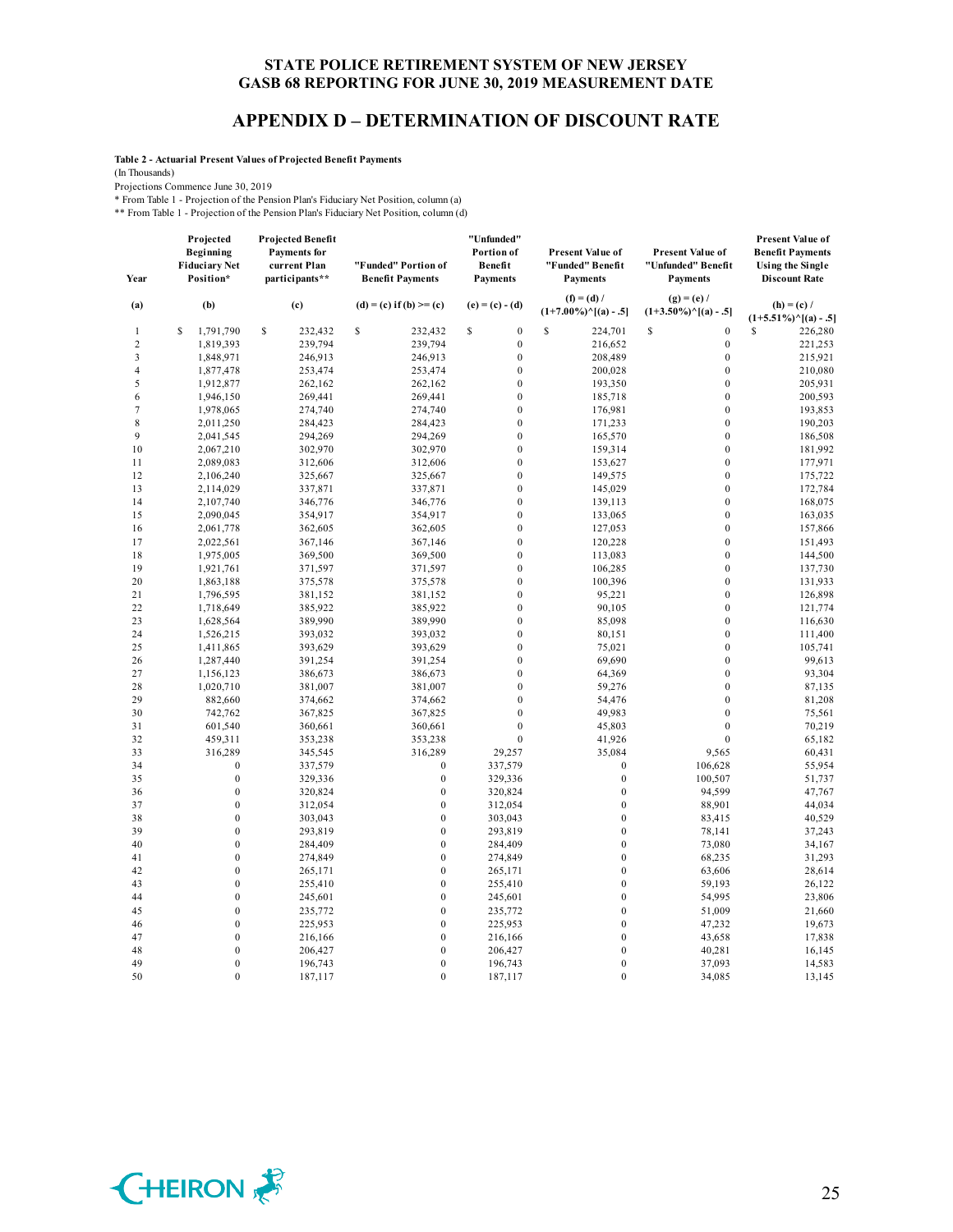#### **APPENDIX D – DETERMINATION OF DISCOUNT RATE**

**Table 2 - Actuarial Present Values of Projected Benefit Payments**

(In Thousands)

Projections Commence June 30, 2019

\* From Table 1 - Projection of the Pension Plan's Fiduciary Net Position, column (a)

\*\* From Table 1 - Projection of the Pension Plan's Fiduciary Net Position, column (d)

| Year     | Projected<br>Beginning<br><b>Fiduciary Net</b><br>Position* | <b>Projected Benefit</b><br><b>Payments</b> for<br>current Plan<br>participants** | "Funded" Portion of<br><b>Benefit Payments</b> | "Unfunded"<br>Portion of<br>Benefit<br><b>Payments</b> | Present Value of<br>"Funded" Benefit<br><b>Payments</b>                 | Present Value of<br>"Unfunded" Benefit<br><b>Payments</b>               | <b>Present Value of</b><br><b>Benefit Payments</b><br><b>Using the Single</b><br><b>Discount Rate</b> |
|----------|-------------------------------------------------------------|-----------------------------------------------------------------------------------|------------------------------------------------|--------------------------------------------------------|-------------------------------------------------------------------------|-------------------------------------------------------------------------|-------------------------------------------------------------------------------------------------------|
| (a)      | (b)                                                         | (c)                                                                               | $(d) = (c)$ if $(b) \ge (c)$                   | $(e) = (c) - (d)$                                      | $(f) = (d) /$<br>$(1+7.00\%)$ <sup><math>\wedge</math></sup> [(a) - .5] | $(g) = (e) /$<br>$(1+3.50\%)$ <sup><math>\wedge</math></sup> [(a) - .5] | $(h) = (c) /$<br>$(1+5.51\%)$ $\cap$ $(a) - .5$ ]                                                     |
| 51       | $\boldsymbol{0}$                                            | 177,547                                                                           | $\boldsymbol{0}$                               | 177,547                                                | $\boldsymbol{0}$                                                        | 31,248                                                                  | 11,822                                                                                                |
| 52       | $\boldsymbol{0}$                                            | 168,030                                                                           | $\boldsymbol{0}$                               | 168,030                                                | $\boldsymbol{0}$                                                        | 28,573                                                                  | 10,604                                                                                                |
| 53       | $\boldsymbol{0}$                                            | 158,568                                                                           | $\boldsymbol{0}$                               | 158,568                                                | $\boldsymbol{0}$                                                        | 26,052                                                                  | 9,484                                                                                                 |
| 54       | $\mathbf{0}$                                                | 149,160                                                                           | $\mathbf{0}$                                   | 149,160                                                | $\mathbf{0}$                                                            | 23,678                                                                  | 8,455                                                                                                 |
| 55       | $\mathbf{0}$                                                | 139,817                                                                           | $\mathbf{0}$                                   | 139,817                                                | $\mathbf{0}$                                                            | 21,444                                                                  | 7,511                                                                                                 |
| 56       | $\boldsymbol{0}$                                            | 130,547                                                                           | $\mathbf{0}$                                   | 130,547                                                | $\mathbf{0}$                                                            | 19,345                                                                  | 6,647                                                                                                 |
| 57       | $\boldsymbol{0}$                                            | 121,371                                                                           | $\mathbf{0}$                                   | 121,371                                                | $\mathbf{0}$                                                            | 17,377                                                                  | 5,857                                                                                                 |
| 58       | $\boldsymbol{0}$                                            | 112,311                                                                           | $\boldsymbol{0}$                               | 112,311                                                | $\boldsymbol{0}$                                                        | 15,536                                                                  | 5,137                                                                                                 |
| 59       | $\boldsymbol{0}$                                            | 103,396                                                                           | $\boldsymbol{0}$                               | 103,396                                                | $\mathbf{0}$                                                            | 13,819                                                                  | 4,482                                                                                                 |
| 60       | $\boldsymbol{0}$                                            | 94,659                                                                            | $\mathbf{0}$                                   | 94,659                                                 | $\mathbf{0}$                                                            | 12,224                                                                  | 3,889                                                                                                 |
| 61       | $\boldsymbol{0}$                                            | 86,140                                                                            | $\boldsymbol{0}$                               | 86,140                                                 | $\boldsymbol{0}$                                                        | 10,748                                                                  | 3,354                                                                                                 |
| 62       | $\boldsymbol{0}$                                            | 77,878                                                                            | $\mathbf{0}$                                   | 77,878                                                 | $\mathbf{0}$                                                            | 9,388                                                                   | 2,874                                                                                                 |
| 63       | $\boldsymbol{0}$                                            | 69,918                                                                            | $\boldsymbol{0}$                               | 69,918                                                 | $\boldsymbol{0}$                                                        | 8,144                                                                   | 2,445                                                                                                 |
| 64       | $\boldsymbol{0}$                                            | 62,302                                                                            | $\boldsymbol{0}$                               | 62,302                                                 | $\boldsymbol{0}$                                                        | 7,011                                                                   | 2,065                                                                                                 |
| 65       | $\boldsymbol{0}$                                            | 55,071                                                                            | $\boldsymbol{0}$                               | 55,071                                                 | $\boldsymbol{0}$                                                        | 5,988                                                                   | 1,730                                                                                                 |
| 66       | $\boldsymbol{0}$                                            | 48,263                                                                            | $\boldsymbol{0}$                               | 48,263                                                 | $\boldsymbol{0}$                                                        | 5,070                                                                   | 1,437                                                                                                 |
| 67       | $\boldsymbol{0}$<br>$\mathbf{0}$                            | 41,907                                                                            | $\boldsymbol{0}$<br>$\mathbf{0}$               | 41,907                                                 | $\mathbf{0}$<br>$\mathbf{0}$                                            | 4,254                                                                   | 1,183                                                                                                 |
| 68<br>69 | $\boldsymbol{0}$                                            | 36,027<br>30,639                                                                  | $\mathbf{0}$                                   | 36,027                                                 | $\mathbf{0}$                                                            | 3,533                                                                   | 964<br>777                                                                                            |
| 70       | $\boldsymbol{0}$                                            | 25,753                                                                            | $\mathbf{0}$                                   | 30,639<br>25,753                                       | $\mathbf{0}$                                                            | 2,903<br>2,358                                                          | 619                                                                                                   |
| 71       | $\boldsymbol{0}$                                            | 21,374                                                                            | $\mathbf{0}$                                   | 21,374                                                 | $\mathbf{0}$                                                            | 1,891                                                                   | 487                                                                                                   |
| 72       | $\boldsymbol{0}$                                            | 17,497                                                                            | $\mathbf{0}$                                   | 17,497                                                 | $\mathbf{0}$                                                            | 1,495                                                                   | 378                                                                                                   |
| 73       | $\boldsymbol{0}$                                            | 14,114                                                                            | $\mathbf{0}$                                   | 14,114                                                 | $\mathbf{0}$                                                            | 1,165                                                                   | 289                                                                                                   |
| 74       | $\mathbf{0}$                                                | 11,204                                                                            | $\mathbf{0}$                                   | 11,204                                                 | $\mathbf{0}$                                                            | 894                                                                     | 217                                                                                                   |
| 75       | $\boldsymbol{0}$                                            | 8,744                                                                             | $\boldsymbol{0}$                               | 8,744                                                  | $\boldsymbol{0}$                                                        | 674                                                                     | 161                                                                                                   |
| 76       | $\boldsymbol{0}$                                            | 6,700                                                                             | $\boldsymbol{0}$                               | 6,700                                                  | $\boldsymbol{0}$                                                        | 499                                                                     | 117                                                                                                   |
| 77       | $\boldsymbol{0}$                                            | 5,035                                                                             | $\boldsymbol{0}$                               | 5,035                                                  | $\boldsymbol{0}$                                                        | 362                                                                     | 83                                                                                                    |
| 78       | $\boldsymbol{0}$                                            | 3,705                                                                             | $\boldsymbol{0}$                               | 3,705                                                  | $\boldsymbol{0}$                                                        | 258                                                                     | 58                                                                                                    |
| 79       | $\boldsymbol{0}$                                            | 2,667                                                                             | $\boldsymbol{0}$                               | 2,667                                                  | $\boldsymbol{0}$                                                        | 179                                                                     | 40                                                                                                    |
| 80       | $\boldsymbol{0}$                                            | 1,875                                                                             | $\boldsymbol{0}$                               | 1,875                                                  | $\boldsymbol{0}$                                                        | 122                                                                     | 26                                                                                                    |
| 81       | $\boldsymbol{0}$                                            | 1,286                                                                             | $\boldsymbol{0}$                               | 1,286                                                  | $\boldsymbol{0}$                                                        | 81                                                                      | 17                                                                                                    |
| 82       | $\boldsymbol{0}$                                            | 859                                                                               | $\boldsymbol{0}$                               | 859                                                    | $\boldsymbol{0}$                                                        | 52                                                                      | 11                                                                                                    |
| 83       | $\boldsymbol{0}$                                            | 558                                                                               | $\mathbf{0}$                                   | 558                                                    | $\mathbf{0}$                                                            | 33                                                                      | $\tau$                                                                                                |
| 84       | $\mathbf{0}$                                                | 352                                                                               | $\mathbf{0}$                                   | 352                                                    | $\mathbf{0}$                                                            | 20                                                                      | $\overline{4}$                                                                                        |
| 85       | $\mathbf{0}$                                                | 216                                                                               | $\mathbf{0}$                                   | 216                                                    | $\mathbf{0}$                                                            | 12                                                                      | $\overline{2}$                                                                                        |
| 86       | $\mathbf{0}$                                                | 128                                                                               | $\mathbf{0}$                                   | 128                                                    | $\mathbf{0}$                                                            | $\tau$                                                                  | $\mathbf{1}$                                                                                          |
| 87       | $\mathbf{0}$                                                | 74                                                                                | $\mathbf{0}$                                   | 74                                                     | $\mathbf{0}$                                                            | $\overline{4}$                                                          | $\mathbf{1}$                                                                                          |
| 88       | $\boldsymbol{0}$                                            | 41                                                                                | $\boldsymbol{0}$                               | 41                                                     | $\mathbf{0}$                                                            | $\overline{c}$                                                          | $\boldsymbol{0}$                                                                                      |
| 89       | $\boldsymbol{0}$                                            | 22                                                                                | $\boldsymbol{0}$                               | 22                                                     | $\boldsymbol{0}$                                                        | $\mathbf{1}$                                                            | $\boldsymbol{0}$                                                                                      |
| 90       | $\boldsymbol{0}$                                            | 12                                                                                | $\boldsymbol{0}$                               | 12                                                     | $\boldsymbol{0}$                                                        | $\mathbf{1}$                                                            | $\boldsymbol{0}$                                                                                      |
| 91       | $\boldsymbol{0}$                                            | 6                                                                                 | $\boldsymbol{0}$                               | 6                                                      | $\boldsymbol{0}$                                                        | $\boldsymbol{0}$                                                        | $\boldsymbol{0}$                                                                                      |
| 92       | $\boldsymbol{0}$                                            | 3                                                                                 | $\boldsymbol{0}$                               | $\overline{\mathbf{3}}$                                | $\boldsymbol{0}$                                                        | $\boldsymbol{0}$                                                        | $\boldsymbol{0}$                                                                                      |
| 93       | $\boldsymbol{0}$                                            | $\mathbf{1}$                                                                      | $\boldsymbol{0}$                               | $\mathbf{1}$                                           | $\boldsymbol{0}$                                                        | $\boldsymbol{0}$                                                        | $\boldsymbol{0}$                                                                                      |
| 94       | $\boldsymbol{0}$                                            | $\mathbf{1}$                                                                      | $\boldsymbol{0}$                               | $\,1\,$                                                | $\boldsymbol{0}$                                                        | $\boldsymbol{0}$                                                        | $\boldsymbol{0}$                                                                                      |
| 95       | $\boldsymbol{0}$                                            | $\boldsymbol{0}$                                                                  | $\boldsymbol{0}$                               | $\boldsymbol{0}$                                       | $\boldsymbol{0}$                                                        | $\boldsymbol{0}$                                                        | $\boldsymbol{0}$                                                                                      |
| 96<br>97 | $\boldsymbol{0}$<br>$\mathbf{0}$                            | $\boldsymbol{0}$<br>$\mathbf{0}$                                                  | $\boldsymbol{0}$<br>$\mathbf{0}$               | $\boldsymbol{0}$<br>$\overline{0}$                     | $\boldsymbol{0}$<br>$\mathbf{0}$                                        | $\boldsymbol{0}$<br>$\mathbf{0}$                                        | $\boldsymbol{0}$<br>$\boldsymbol{0}$                                                                  |
| 98       | $\mathbf{0}$                                                | $\mathbf{0}$                                                                      | $\mathbf{0}$                                   | $\overline{0}$                                         | $\mathbf{0}$                                                            | $\mathbf{0}$                                                            | $\mathbf{0}$                                                                                          |
| 99       | $\boldsymbol{0}$                                            | $\boldsymbol{0}$                                                                  | $\boldsymbol{0}$                               | $\mathbf{0}$                                           | $\theta$                                                                | $\mathbf{0}$                                                            | $\mathbf{0}$                                                                                          |
| 100      | $\mathbf{0}$                                                | $\mathbf{0}$                                                                      | $\mathbf{0}$                                   | $\mathbf{0}$                                           | $\mathbf{0}$                                                            | $\mathbf{0}$                                                            | $\mathbf{0}$                                                                                          |
|          |                                                             |                                                                                   |                                                |                                                        | $4,035,691 + S$<br>$\mathbf S$                                          | $1,410,668 = S$                                                         | 5,446,359                                                                                             |

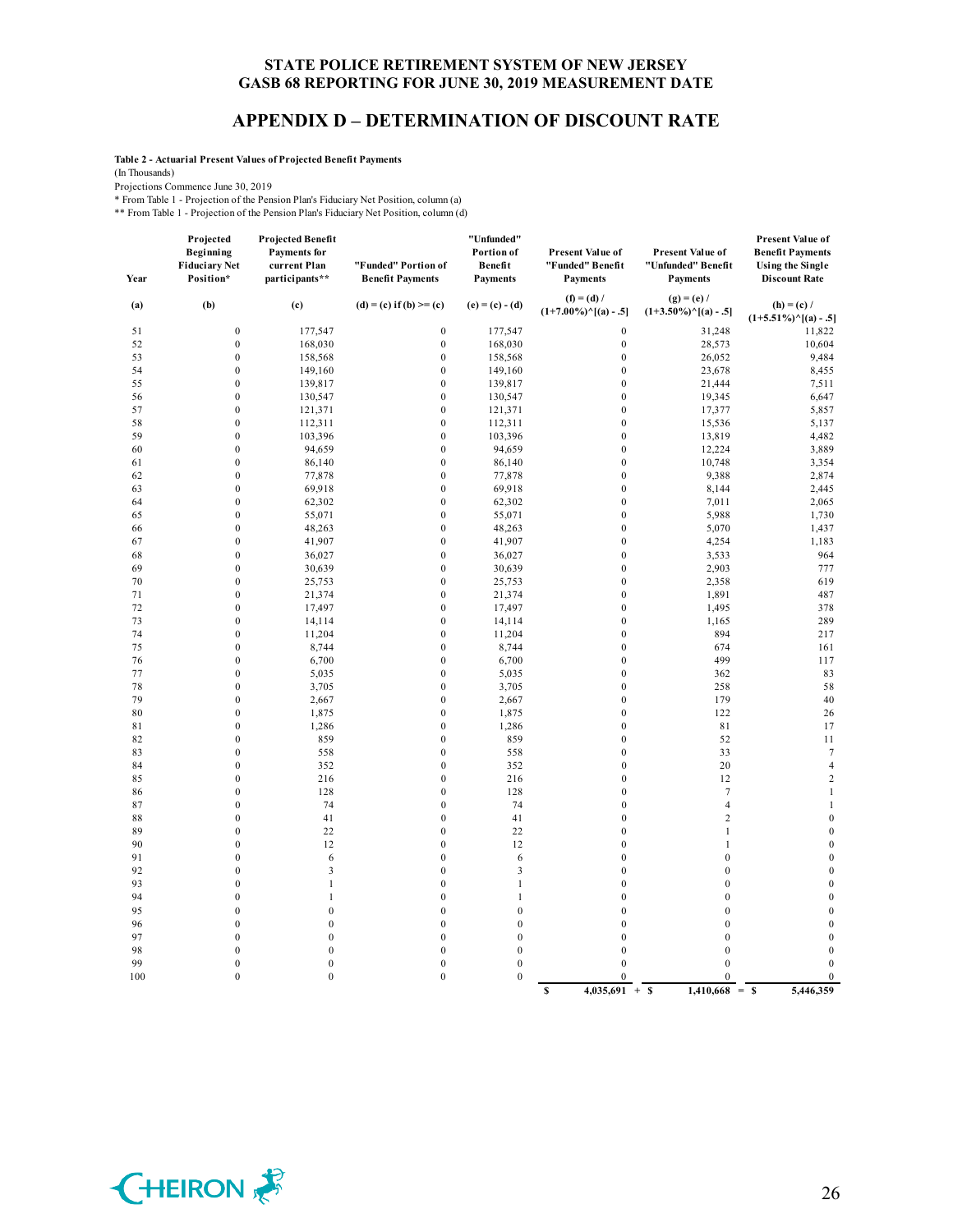## **APPENDIX E – GLOSSARY OF TERMS**

#### **1. Actuarially Determined Contribution**

A target or recommended contribution for the reporting period, determined in conformity with Actuarial Standards of Practice based on the most recent measurement available when the contribution for the reporting period was adopted.

## **2. Actuarial Valuation Date**

The date as of which an actuarial valuation is performed. This date may be up to 24 months prior to the measurement date and up to 30 months prior to the employer's reporting date.

## **3. Deferred Inflow of Resources**

An acquisition of net assets by a government employer that is applicable to a future reporting period. In the context of GASB 68, these are experience gains on the Total Pension Liability, assumption changes reducing the Total Pension Liability, or investment gains that are recognized in future reporting periods.

## **4. Deferred Outflow of Resources**

A consumption of net assets by a government employer that is applicable to a future reporting period. In the context of GASB 68, these are experience losses on the Total Pension Liability, assumption changes increasing the Total Pension Liability, or investment losses that are recognized in future reporting periods.

#### **5. Entry Age Actuarial Cost Method**

The actuarial cost method required for GASB 68 calculations. Under this method, the actuarial present value of the projected benefits of each individual included in an actuarial valuation is allocated on a level basis over the earnings of the individual between entry age and assumed exit ages. The portion of this actuarial present value allocated to a valuation year is called the Service Cost. The portion of this actuarial present value not provided for at a valuation date by the actuarial present value of future service costs is called the Total Pension Liability.

#### **6. Measurement Date**

The date as of which the Total Pension Liability and Plan Fiduciary Net Position are measured. The Total Pension Liability may be projected from the Actuarial Valuation Date to the Measurement Date. The Measurement Date must be the same as the Reporting Date for the plan.